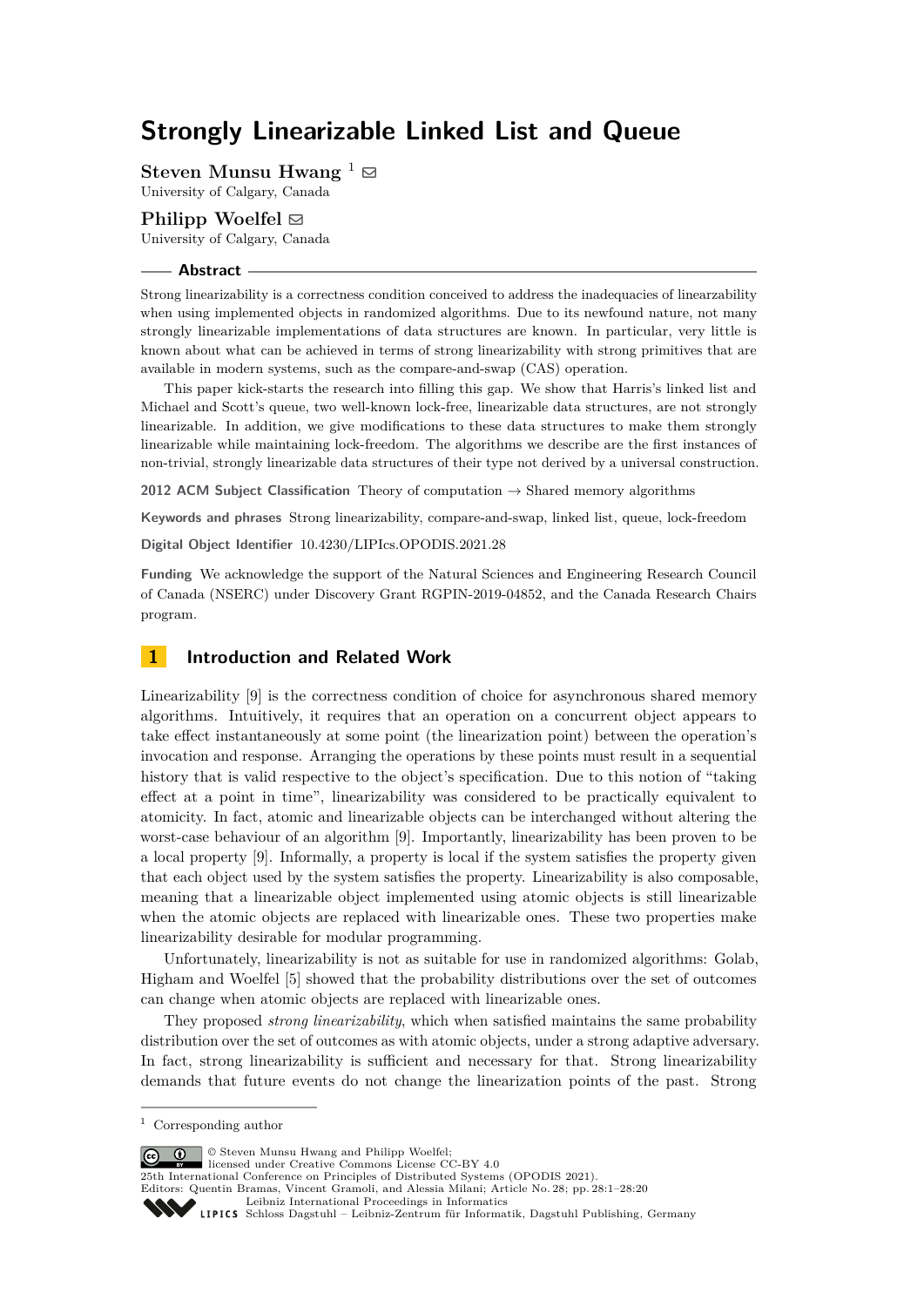# **28:2 Strongly Linearizable Linked List and Queue**

linearizability is also local and composable [\[5\]](#page-14-1), further motivating the search for such implementations.

Until now, most work on strong linearizability assumed that processes communicate only using atomic (read/write) registers. Helmi, Higham and Woelfel [\[7\]](#page-14-2) have shown that essentially no non-trivial object has a deterministic wait-free strongly linearizable implementation from *single-writer* registers. Using *multi-writer* registers, a number of strongly linearizable *lock-free* algorithms have been devised, such as bounded max-registers [\[7\]](#page-14-2), counters [\[2\]](#page-14-3) and single-writer snapshots [\[2,](#page-14-3) [12\]](#page-14-4). On the other hand, for none of these objects, strongly linearizable *wait-free* implementations exist [\[2\]](#page-14-3).

The impossibility result of wait-free consensus [\[3,](#page-14-5) [10\]](#page-14-6) established that atomic read/write registers are too weak to solve fundamental shared memory problems. Even simple data structures, such as queues or stacks, have no lock-free linearizable algorithms [\[8\]](#page-14-7). On the other hand, so-called universal constructions, such as Herlihy's [\[8\]](#page-14-7), show that *n*-process consensus objects can be used to obtain wait-free linearizable implementations of any type with a deterministic sequential specification. In fact, Herlihy's universal construction is even strongly linearizable [\[5\]](#page-14-1).

Almost all of today's systems provide strong synchronization primitives, such as atomic compare-and-swap, which allows wait-free solutions to the consensus problem for arbitrary many processes. Therefore, all types with a deterministic sequential specification have wait-free strongly linearizable implementations (using the universal construction). But the universal construction is not practical, as it is neither space nor time efficient.

Employing strong synchronization primitives (most commonly compare-and-swap), many efficient linearizable solutions to fundamental data structure problems have been devised. But it is generally not known whether these data structures are also strongly linearizable, and thus whether they can safely be used in randomized algorithms against a strong adaptive adversary.

Essentially no efficient strongly linearizable implementations are known for fundamental data structures that require strong synchronization primitives (or at least it is not known, whether existing linearizable implementations are also strongly linearizable). This paper aims to kick-start the research needed to fill this gap. We investigate two well known standard data structures: Harris's linked list [\[6\]](#page-14-8), and Michael and Scott's queue [\[11\]](#page-14-9). Both algorithms use compare-and-swap objects, and are linearizable and lock-free. We show that they are not strongly linearizable (see Section [3](#page-3-0) for Harris's linked list and Section [5](#page-10-0) for Michael and Scott's queue). We then show that relatively simple modifications to these data structures yield strong linearizability (see Sections [4](#page-5-0) and [6](#page-10-1) respectively).

# **1.1 Other Related Work**

As mentioned earlier, most non-trivial results on strong linearizability assume that processes cannot perform strong atomic operations (only atomic reads and writes are permitted). An exception is a recent randomized implementation of a double-compare-and-swap (DCAS) object from compare-and-swap objects [\[4\]](#page-14-10), which uses as a build block (and implements) a strongly linearizable restricted DCAS object. Moreover, Attiya, Castañeda, and Hendler [\[1\]](#page-14-11) proved that wait-free strongly linearizable implementations of stacks and queues from "readable" base objects, require that these base objects have consensus number infinity.

# **2 Preliminaries**

We consider a distributed shared memory system with *n* processes communicating through shared objects. Each shared object has a *type*, which outlines a set of operations, and is defined by a *sequential specification*, a set of valid sequences of operations. An operation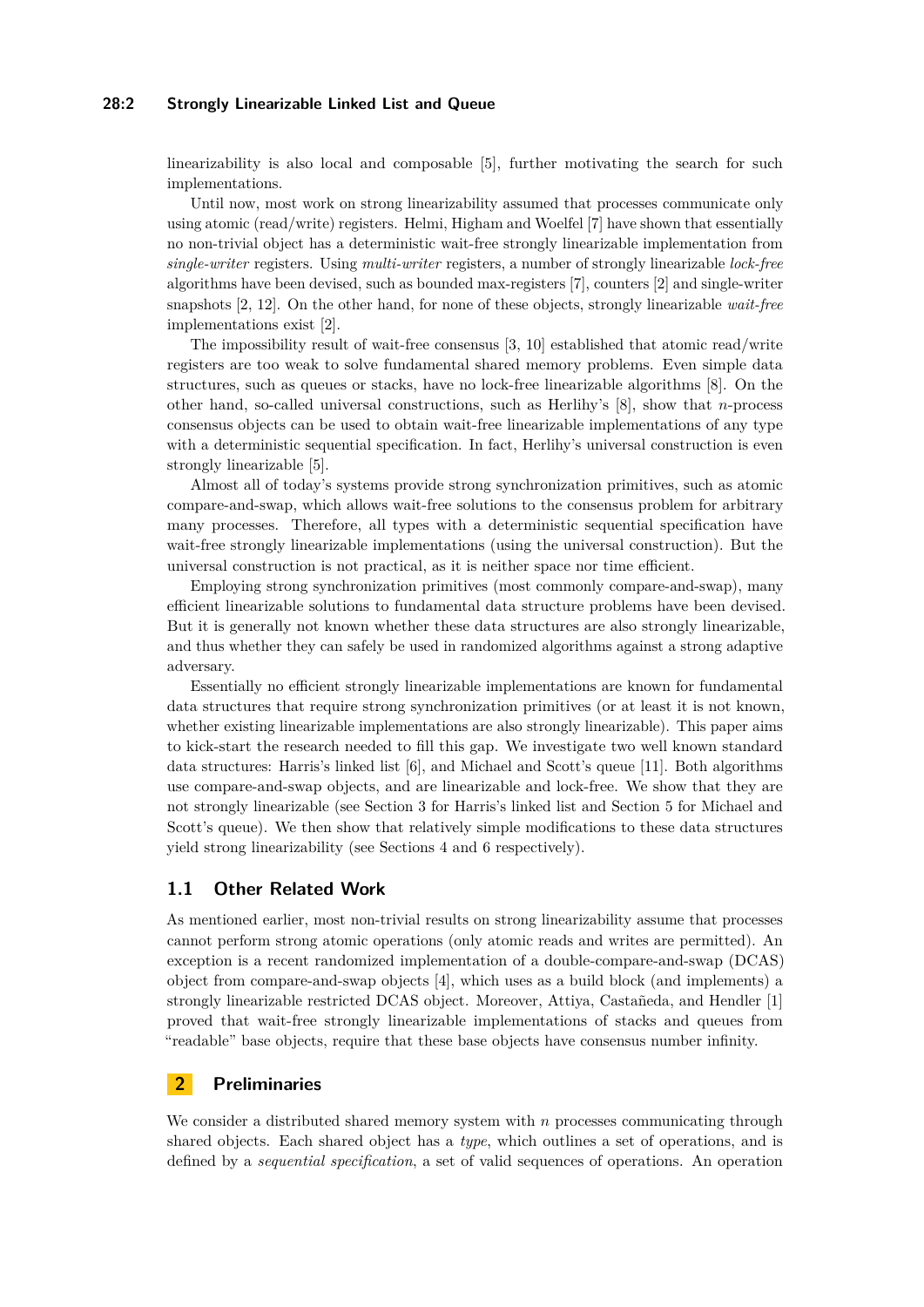*op* consists of an *invocation event*, denoted *inv*(*op*), and possibly a matching *response event* denoted *rsp*(*op*).

A *transcript* is a sequence of invocation and response events of operations. For transcripts *T* and *Y*, we denote *T* ◦ *Y* as the concatenation of the two transcripts. A *projection* of a transcript *T* onto a process *p* is denoted  $T|p$ , and is the sequence of invocation and response events by *p* in *T*. A projection of *T* onto an object *O*, denoted as  $T|O$ , is the sequence of invocation and response events of operations in *T* performed on *O*. An operation *op* is *complete* in some transcript *T* if *T* contains its invocation and matching response. A transcript is complete if every operation in the transcript is complete. In a transcript, an operation *op* is *atomic* if  $rsp(op)$  immediately follows  $inv(op)$ . An object *O* is atomic if every operation on *O* in any transcript is atomic. On the other hand, an object *O* is *implemented* if each operation *op* on *O* is a method using other implemented or base objects (objects provided by the system). Formally, a method is associated with a sequence of operations such that when *op* is called, the sequence of operations are executed.

A transcript *T* defines a *happens before* order  $\stackrel{T}{\to}$  for operations  $op_1, op_2 \in T$ , where  $op_1 \stackrel{T}{\rightarrow} op_2$  if and only if  $rsp(op_1)$  occurs before  $inv(op_2)$  in *T*. Note that this is a partial order.

A *history* is a transcript where for every process p, every operation in  $H|p$  is atomic. A history *S* is *sequential* if every operation in *S* is atomic. A sequential history *S* is *valid* if and only if for any object  $O$ ,  $H|O$  is in the sequential specification of the type of  $O$ . For every incomplete operation in  $H$ , if either the operation is discarded, or a response is appended. we obtain a complete history *H*′ called a *completion* of *H*.

An *interpreted history* Γ(*T*) can be derived from a transcript detailing an algorithm execution using an implemented object  $O$ . It is obtained by iterating through all  $p$ , and removing all events by *p* after  $inv(op)$  and not after its matching response  $rsp(op)$  for any operation *op* by *p*. Intuitively, the interpreted history consists of invocation and response events of "high level" operations in *T*; all intermediate steps for methods are removed from the transcript. For a set of transcripts  $\mathcal{T}, \Gamma(\mathcal{T}) = {\Gamma(T) | T \in \mathcal{T}}$ .

Consider  $H'$ , a completion of a history  $H$ . A *linearization* [\[9\]](#page-14-0) of  $H'$  is a sequential history *S* satisfying all of the following:

- All operations in  $H'$  are in  $S$ .
- For all operations  $op_1$  and  $op_2$  in *H*, if  $op_1 \xrightarrow{H'} op_2$ , then  $op_1 \xrightarrow{S} op_2$ .  $\equiv$

For an implementation of a shared object to be *linearizable*, every possible history on the object must have a linearizable completion. A function *f*, mapping each history *H* from a set  $H$  of histories to a linearization  $f(H)$  of  $H$ , is called *linearization function* for the set  $H$ .

Given a transcript *T*, if an event *e* is the *t*-th element of *T*, then we say that *e* occurs at time *t* in *T*, or that  $time_T(e) = t$ . If *e* is not present in *T*, then we define  $time_T(e) = \infty$ . For an atomic operation *am* in a transcript *T*, we say that *am* occurs at  $time_T(rsp(am))$ . If an implemented operation *op* performs an atomic operation on line *x* of the method corresponding to the operation, we refer to this atomic operation as  $op<sub>x</sub>$ . If  $op$  is complete in a transcript *T*, then by  $\text{time}_T(op_x)$ , we refer to the last time at which  $op_x$  is executed during *op*.

Linearizability can also be expressed through *linearization points*. Consider a transcript *T*, and a linearizable object *O*. A *linearization point function* pt for *O* maps  $op \in \Gamma(T|O)$  to  $\infty$ or a time in *T* such that

- 1.  $pt(op) \in [time_T(inv(op)), time_T(rsp(op))]$ , and
- **2.** there is a valid sequential history *S* of  $\Gamma(T|O)$  where for all  $op_1, op_2 \in S$ , if  $op_1 \stackrel{S}{\to} op_2$ then  $pt(op_1) \leq pt(op_2)$ . (This property ensures that *S* preserve the happens-before-order

*S* is valid.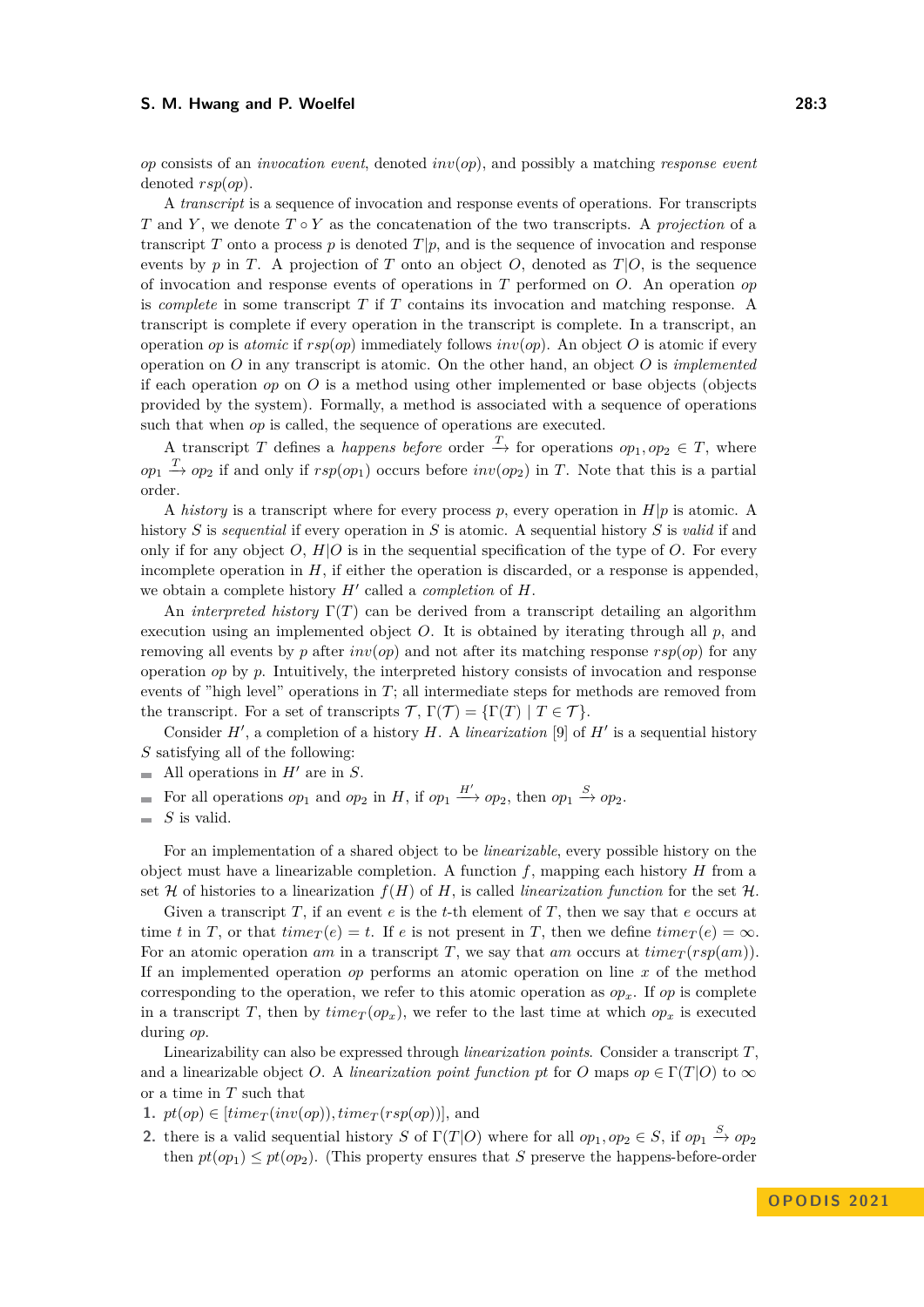## **28:4 Strongly Linearizable Linked List and Queue**

of *T*. It is possible to have  $pt(op_1) = pt(op_2)$ : this simply means that  $op_1$  and  $op_2$  can appear in *S* in either relative order without violating the happens-before-order.)

We call  $pt(op)$  the linearization point of *op*. Intuitively, this is the point in time where operation *op* "appears" to take effect. For a set of transcripts  $\mathcal{T}$ , the *prefix closure* of  $\mathcal{T}$ is the set containing all prefixes of transcripts in  $\mathcal T$ . We denote the prefix closure of  $\mathcal T$  as  $close(\mathcal{T})$ . A function  $f : \mathcal{T} \to \mathcal{T}'$ , where  $\mathcal{T}$  and  $\mathcal{T}'$  are sets of transcripts, is *prefix preserving* if for any two transcripts  $T, Y \in \mathcal{T}$  where *T* is a prefix of *Y*,  $f(T)$  is a prefix of  $f(Y)$ .

A function f is a *strong linearization* [\[5\]](#page-14-1) function for a set of transcripts  $\mathcal T$  if:

- *f* is a linearization function for  $\Gamma(\text{close}(\mathcal{T}))$ , and
- $\blacksquare$  *f* is prefix preserving.

An implemented object *O* is *strongly linearizable* if and only if the set of transcripts on *O* has a strong linearization function.

A method of an implemented object is *lock-free* if it guarantees that if a process executing a method takes infinitely many steps, then infinitely many method calls finish within a finite number of steps. An object is lock-free if every operation on the object is lock-free. An implemented object is *wait-free* if every method call terminates after taking finitely many steps.

Our algorithms use an atomic compare-and-swap object, which has an operation denoted as *CAS*. The operation takes two arguments: *old* and *new*. If the value of the object is equal to *old*, then the operation overwrites the value of the object to *new*. Otherwise, the operation has no effect. In addition, the object also allows reads and writes.

# <span id="page-3-0"></span>**3 Harris's linked list is not strongly linearizable**

Nodes in Harris's linked list implementation have the following fields: *key* and *succ*. Field *key* stores the value of the node, and is taken as the argument by the node's constructor. Once set, the value of *key* never changes for a particular node. The successor field, *succ*, is a *CAS* object which contains *next*, the next node in the list, and *marked*, a boolean value to indicate whether the node has been "logically deleted". A node is marked before being excised ("physically deleted") from the linked list. As a shorthand, we access different parts of the *succ* field of a node *v* by *v.next* or *v.marked*. The successor field is initialized to (*null, f alse*).

There are two shared variables *Head* and *T ail*, which represent the head and tail sentinel nodes of the list. *Head* has a key value of −∞, and the *T ail* has a key value of ∞. Initially, *Head* and *Tail* are the only nodes in the linked list, where *Head.succ* = (*Tail, false*) and  $Tail.size = (null, false).$ 

The sequential specification of the linked list we consider is as follows. The linked list consists of three methods: *delete*, *insert* and *f ind*. All three operation return a boolean value to designate whether the operation has failed or succeeded. The nodes are sorted by their keys, and all keys in the linked list are unique. An *insert* operation fails if the key being inserted is already in the linked list, and otherwise it succeeds. Likewise, a *delete* operation fails if the key being deleted is not in the linked list. The return value of *f ind* indicates whether a key is in the linked list.

Harris's linked list uses helper function *search*(*search\_key*), which returns nodes *left* and *right* with the following guarantees: at some point in time during the execution of *search*,

1.  $left-key < search\_key \le right-key$ ,

**2.** *left* and *right* are unmarked and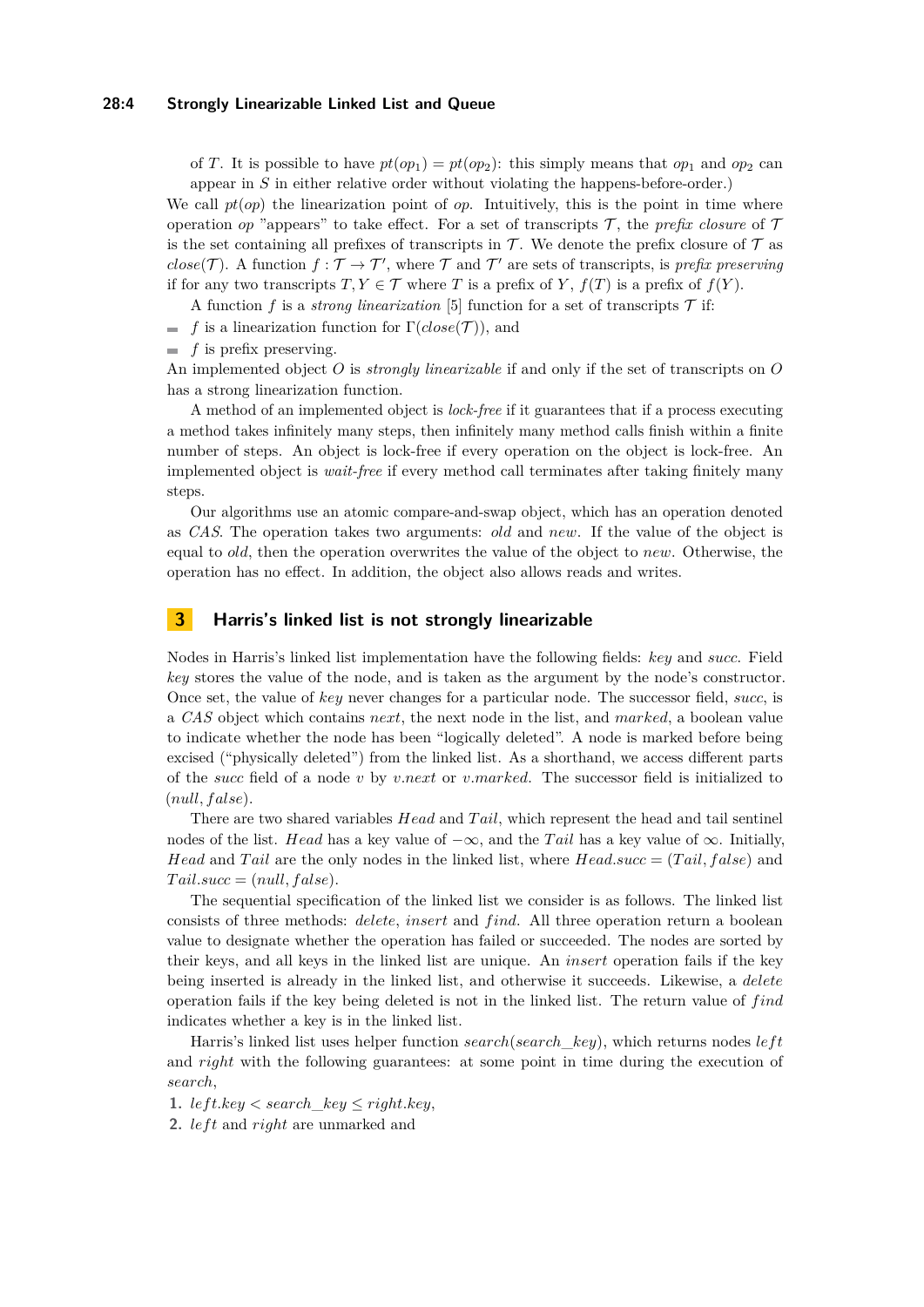## **3.** *left.next* = *right.*

The *search* method is used to locate the nodes of interest for each operation of the linked list. For example, a successful *insert* adds a new node between *left* and *right* returned by *search*. It is also used to verify existence of keys in the linked list. Since the keys are in sorted order, at points in time when the search conditions are met,  $left$   $left$ largest key less than *search*\_*key* and *right* contains the smallest key less than or equal to *search key*. If *right.key* = *search key* then the linked list contains *search key* at a point in time when the search conditions held; if  $right. key \neq search \, key$ , then the linked list does not contain *search*\_*key* at such a point in time. These are precisely the points when *f ind*, a failed *delete* and a failed *insert* should linearize.

Recall that, intuitively, strong linearizability requires that future events do not affect the linearization order of the past. That is, events that occur after a linearization point should not affect the position of that linearization point in a history. However, at the point in time when the search conditions hold, Harris's linked list does not guarantee which nodes will be returned by *search*. In other words, if time *t* is when the search conditions are true, it is possible to change the history after *t* (i.e. change the "future") such that *search*(*search*\_*key*) returns a different pair of nodes, which can change the response of the operation invoking *search*. This suggests that the linked list is not strongly linearizable. By altering the response of an operation through future events, the linearization order of the past will likely need to change to maintain validity. We use this observation in our proof of Lemma [1.](#page-4-0)

Note that a successful *insert* linearizes when a new node is inserted by a successful *CAS* on line [61.](#page-5-1) Likewise, a successful *delete* linearizes when a node is marked by a successful *CAS* on line [45.](#page-5-2) These linearization points are already strongly linearizable; events that occur after a *CAS* cannot influence whether the *CAS* succeeds. Thus our modifications in the next section focus on the *search* function.

#### <span id="page-4-0"></span>▶ **Lemma 1.** *The linked list implementation by Harris (Figure [1\)](#page-5-3) is not strongly linearizable.*

A full proof of the lemma is provided in Appendix [A.](#page-14-12) The high level idea is as follows.

Let  $f$  be a linearization function for the linked list. We denote *node*<sub>i</sub> as the node containing key *i*,  $in_p(x)$  as a transcript of an insert of key x by process p and  $del_p(x)$  as a transcript of a delete of key *x* by *p*.

Consider the following transcripts for processes *p* and *q*:

 $S = in_p(3) \circ (del_q(2)$  to the first execution of line [15\)](#page-5-4)  $\circ in_p(2)$  $T_1 = S \circ del_p(3) \circ (del_q(2)$  from line [16](#page-5-5) to completion)  $T_2 = S \circ (del_q(2)$  from line [16](#page-5-5) to completion)

Note that in *S*, the *search*(2) call in  $del_q(2)$  will return *Head* and  $node_3$  if  $node_3$  is unmarked when line [16](#page-5-5) is executed. Otherwise, *search* will restart.

Here transcripts  $T_1$  and  $T_2$  have the same prefix (the "past")  $S$ , with the only difference (in the "future") being that  $T_1$  has  $del_p(3)$  before *q* finishes  $del_q(2)$ . In  $T_2$ , when  $del_q(2)$ continues to completion, *node*<sub>3</sub> is unmarked and is returned as *right*. Thus  $del_q(2)$  fails in *T*<sub>2</sub> (*search\_key < right.key*), and must be ordered before  $in_p(2)$  in  $f(T_2)$  to preserve validity. However in  $T_1$ ,  $del_p(3)$  marks  $node_3$  and the  $search(2)$  call in  $del_q(2)$  restarts its traversal. Eventually *search*(2) returns *Head* and  $node_2$ . In this case,  $del_q(2)$  succeeds and  $del_q(2)$  must be ordered after  $in_p(2)$  in  $f(T_1)$  to preserve validity. Then *f* cannot be a strong linearization function since  $del_q(2)$  must be ordered before  $in_p(2)$  for  $f(S)$  to be a prefix of  $f(T_1)$ , but then  $f(S)$  is not a prefix of  $f(T_2)$ . Transcript *S* is a prefix of both  $T_1$  and  $T_2$ , but  $f(S)$  is not a prefix of  $f(T_2)$  in this case.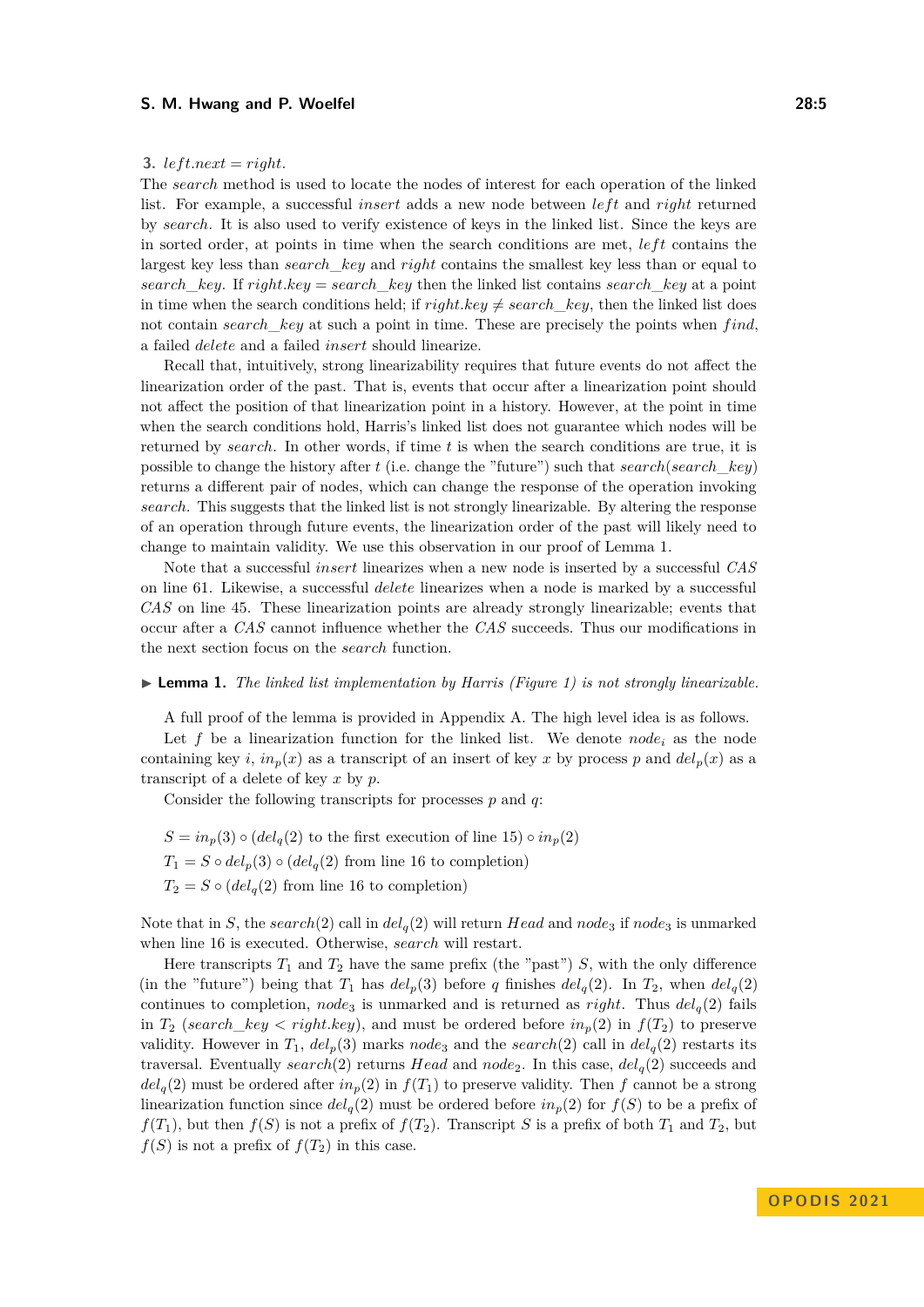```
Function search(search_key):
1 search_again
2 while true do
 3 \vert curr \leftarrow Head
 4 (curr next, curr marked) \leftarrowHead.succ
 5 repeat
 6 if not curr_marked then
 \mathbf{7} left \leftarrow curr
 8 \vert \vert \vert left_next \leftarrow curr_next
             \text{curr} \leftarrow \text{curr}<sub>next</sub>
\bf{i}0 if \text{curr} = \overline{\text{Tail}} then
11 break
12 \vert (curr next, curr marked) \leftarrowcurr.succ
13 until curr_marked or curr.key <
          search_key
14 | right \leftarrow curr
15 if left_next = right then
16 if right \neq Tail and
              right.succ.marked then
17 goto search_again
18 else
19 return (left, right)
20 if left.succ.CAS(left_next, right) then
21 if \text{right} \neq \text{Tail} and
              right.succ.marked then
22 goto search again
23 else
24 | | | return (left, right)
  Function find(search_key):
32 left, right ← search (search_key)
33 if right = Tail \ or \ right \ key \neq search\_keythen
34 return false
35 else
36 return true
                                                  Function delete(search_key):
                                               38 while true do
                                               39 left, right ← search (search_key)
                                               40 if right = Tail \ or \ right. key \neqsearch_key then
                                               41 return false
                                               42 end
                                               43 (right_next, right_marked) \leftarrowright.succ
                                               44 if not right_marked then
                                               45 if right.succ.CAS((right_next,
                                                             false), (right_next, true)) then
                                               46 break
                                               47 end
                                               48 end
                                               49 end
                                               50 if not left.succ.CAS((right, false),
                                                      (right_next, false)) then
                                               51 left, right \leftarrow search (right.key)
                                               52 end
                                               53 return true
                                                  Function insert(search_key):
                                               54 \vert new_node \leftarrow new Node(search_key)
                                               55 while true do
                                               56 left, right \leftarrow search (search key)
                                               57 if right \neq Tail and right. key =search_key then
                                               58 return false
                                               59 end
                                               60 new_node.succ \leftarrow (right, false)
                                               61 if left.succ.CAS((right, false),
                                                          (new_node, false)) then
                                               62 return true
                                               63 end
                                               64 end
```
<span id="page-5-1"></span>

# <span id="page-5-0"></span>**4 A strongly linearizable linked list**

In this section we describe modifications to Harris's linked list to yield a strongly linearizable variant. The modified algorithm (Figure [2\)](#page-7-0) uses the same node object as in Harris's algorithm. In addition, the list elements are still sorted by their keys, and the list uses *Head* and *T ail* sentinels in the same manner as the original.

The largest modification can be seen in the *search* method. The changes guarantee different search conditions: at the last shared memory step when executing *search*,

- 1. *left.key*  $\leq$  *search\_key*  $\lt$  *right.key*,
- **2.** *left* is unmarked, and
- **3.** *left.next* = *right.*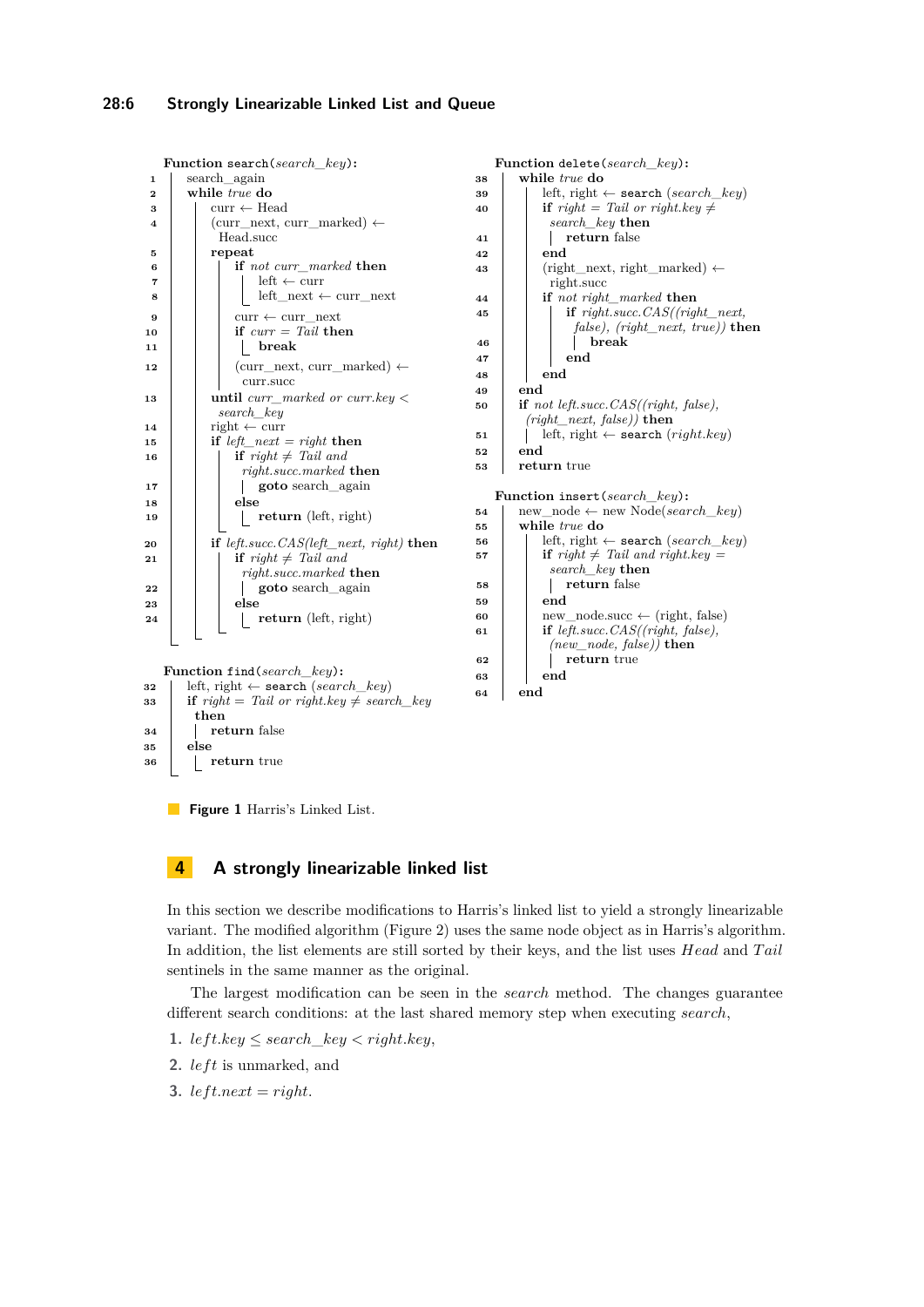Recall that in Harris's list the condition guaranteed that *lef t.key < search*\_*key* ≤ *right.key* and that *right* is also unmarked. Similar to Harris's implementation, if *lef t* is returned with  $left-key = search$  *key*, then the linked list contains *search key* when the search conditions are true; if *lef t.key < search*\_*key* then the linked list does not contain *search*\_*key* when the search conditions are true.

Since *search* can only exit on line [74,](#page-7-1) the last shared memory step in *search* is either line [67](#page-7-2) or line [77,](#page-7-3) when *curr.succ* is read. If *search* exits, we know that  $leftkey \leq search$  key < *right.key* (by line [72\)](#page-7-4) and this was true at the last shared memory step (since *key* does not change). In addition, we know that  $left = curr$  was unmarked at the last shared memory step (by line [73\)](#page-7-5), and that  $right = curr$  *next* was adjacent to *left*. Thus the search conditions are true. Observe that at every execution of line [67](#page-7-2) or line [77,](#page-7-3) it is known whether it is the last shared memory step; when *curr.succ* is read, all values used in the exit conditions for *search* are known. Thus, events after the last shared of memory step of *search* do not influence which nodes are returned. This is the crux of why the new implementation is strongly linearizable.

The other methods are nearly identical to Harris's counterparts; the methods check whether a key is in the linked list by looking at the *left* node. One noteworthy change is that *SLdelete* no longer attempts to excise the marked node. This is because *lef t* is now the node to delete, and the predecessor of *lef t* is not readily available to "swing" the pointer to *right*.

We define the following terms to use in the proofs below. Let *T* be a transcript containing operations on *O*, an implementation of the algorithm in Figure [2.](#page-7-0) At time *t*, we say that a node *v* is reachable if either  $v = Head$ , or there exists a reachable node *u* such that  $u.next = v$ . A node *v* is *pre-inserted* if it was initialized in line [88](#page-7-6) of *SLinsert*, but has not been an argument of a successful *CAS* operation in line [94.](#page-7-7)

For a transcript *T* containing operations on *O*, we say that at time *t*, the *interpreted value* of *O* is the sorted sequence of keys of all unmarked, reachable nodes excluding *Head* and *Tail*. Intuitively, the interpreted value describes the keys that are currently "in" the linked list. To prove strong linearizability, we will show that any operation that linearizes at time *t* should behave as if it is acting on a linked list with the keys in the interpreted value at *t* (Lemmas [7-](#page-8-0) [9\)](#page-8-1). In addition, we show that the interpreted value at time *t* is consistent with the operations that have linearized before *t* (Lemma [10\)](#page-8-2).

For the proof of strong linearizability, we assume without loss of generality that an operation *op* responds at the time of its last shared memory operation, i.e. if line *x* of *op* is the last shared memory operation,  $time<sub>T</sub>(op<sub>x</sub>) = rsp(op)$ . Note that the response of an operation is uniquely determined by the time of its last shared memory operation.

We define the function  $pt(op)$  for any operation  $op$  in a transcript  $T$  on a linked list outlined in Figure [2](#page-7-0) in the following way:

- **1.** If *op* is a successful *SLinsert* operation, then *pt*(*op*) is the time at which the *CAS* operation in *SLinsert* succeeds. That is,  $pt(op) = time<sub>T</sub>(op<sub>61</sub>)$  $pt(op) = time<sub>T</sub>(op<sub>61</sub>)$  $pt(op) = time<sub>T</sub>(op<sub>61</sub>)$ .
- **2.** If *op* is a successful *SLdelete* operation, then *pt*(*op*) is the time at which the *CAS* operation in *SLdelete* succeeds. That is,  $pt(op) = time<sub>T</sub>(op<sub>45</sub>)$  $pt(op) = time<sub>T</sub>(op<sub>45</sub>)$  $pt(op) = time<sub>T</sub>(op<sub>45</sub>)$ .
- **3.** If *op* is a failed *SLinsert* or *SLdelete*, or an *SLf ind* operation, then *pt*(*op*) = *rsp*(*op*) (i.e. at its last shared memory step).
- **4.** Otherwise, *op* is pending in *T* and  $pt(op) = \infty$ .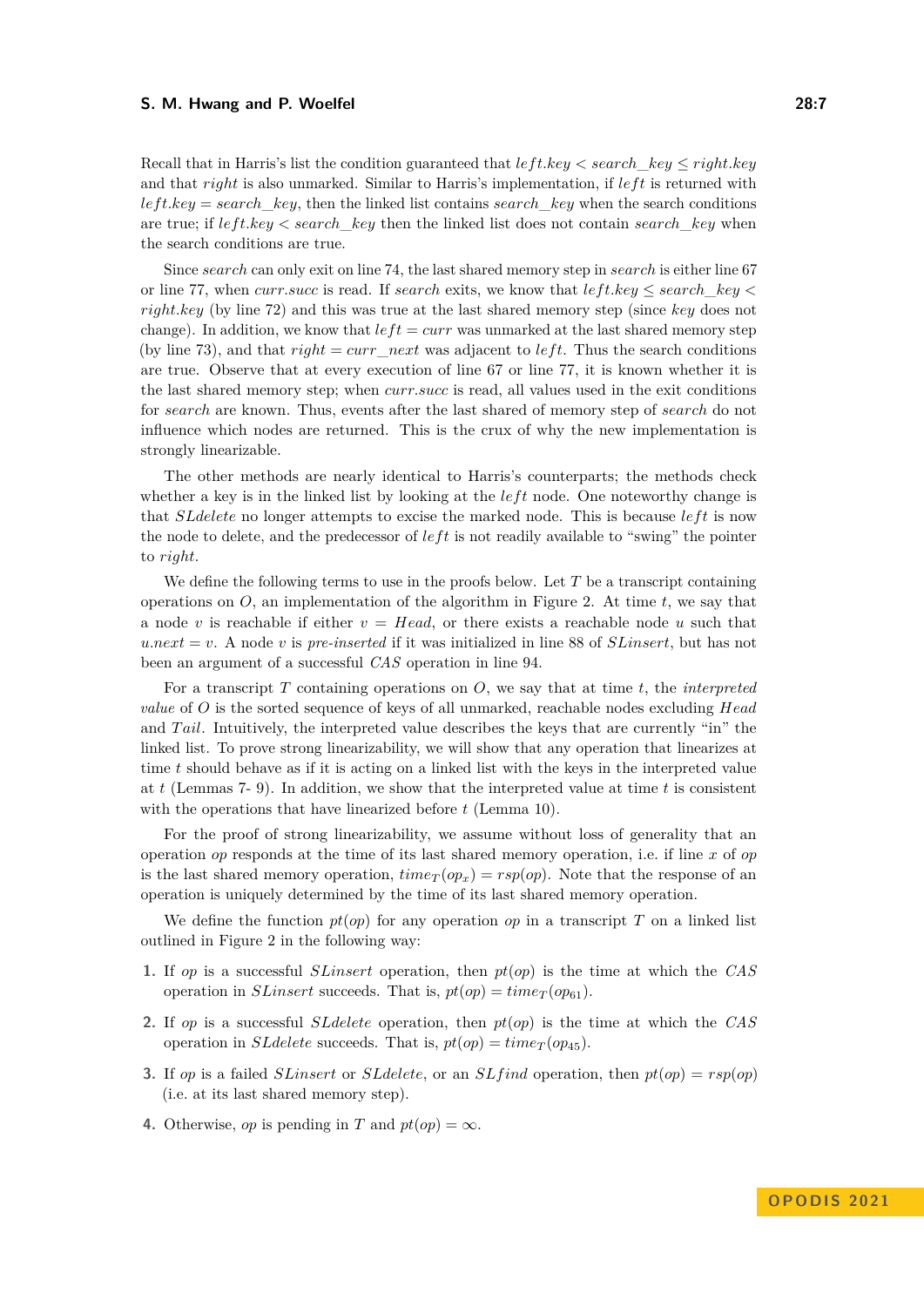<span id="page-7-11"></span><span id="page-7-10"></span><span id="page-7-7"></span><span id="page-7-6"></span><span id="page-7-5"></span><span id="page-7-4"></span><span id="page-7-2"></span><span id="page-7-1"></span><span id="page-7-0"></span>

<span id="page-7-12"></span><span id="page-7-9"></span><span id="page-7-8"></span><span id="page-7-3"></span>**Figure 2** A Strongly linearizable linked list.

For any complete *SLinsert*, *SLdelete* or *SLf ind* operation *op*, note that *pt*(*op*) corresponds to the execution of an atomic operation in *op*. Thus if  $op_1, op_2 \in T$ ,  $pt(op_1) \neq$  $\infty$ ,  $pt(op_2) \neq \infty$  and  $op_1 \neq op_2$ , then  $pt(op_1) \neq pt(op_2)$ . Also note that  $pt(op) \in$  $[time_T(inv(op)), time_T(rsp(op))].$ 

Let  $\mathcal T$  be the set of all transcripts on an implementation of the algorithm in Figure [2.](#page-7-0) For all  $T \in \mathcal{T}$ , define a sequential history  $f(T)$  such that for all  $op_1, op_2 \in \Gamma(T)$  with  $pt(op_1) \neq \infty$ and  $pt(op_2) \neq \infty$ ,  $op_1 \xrightarrow{f(T)} op_2$  if and only if  $pt(op_1) < pt(op_2)$ . By the above observation that two different operations map to different times by  $pt$ , the history  $f(T)$  is unambiguous.

The following four claims show that the invariants (e.g. the linked list is always sorted) maintained by Harris's implementation hold for the modified implementation as well. The proofs of these lemmas are postponed to Appendix [B.](#page-15-0)

▶ **Lemma 2.** *A marked node's succ field never changes.*

 $\blacktriangleright$  **Lemma 3.** *Keys are strictly sorted; For any two nodes*  $v_1$  *and*  $v_2$ *, if*  $v_1.next = v_2$  *then*  $v_1 \nkey < v_2 \nkey$ .

▶ **Corollary 4.** *The linked list never contains duplicate keys.*

▶ **Lemma 5.** *All unmarked, not pre-inserted nodes are reachable.*

▶ **Lemma 6.** *Consider a search call that returns and let t be the last time line [67](#page-7-2) or line [77](#page-7-3) is executed. If curr.key < search\_key < curr\_next.key at t, then the interpreted value does not contain search\_key at t. Otherwise, if curr.key* = *search\_key, the interpreted value contains search\_key at t.*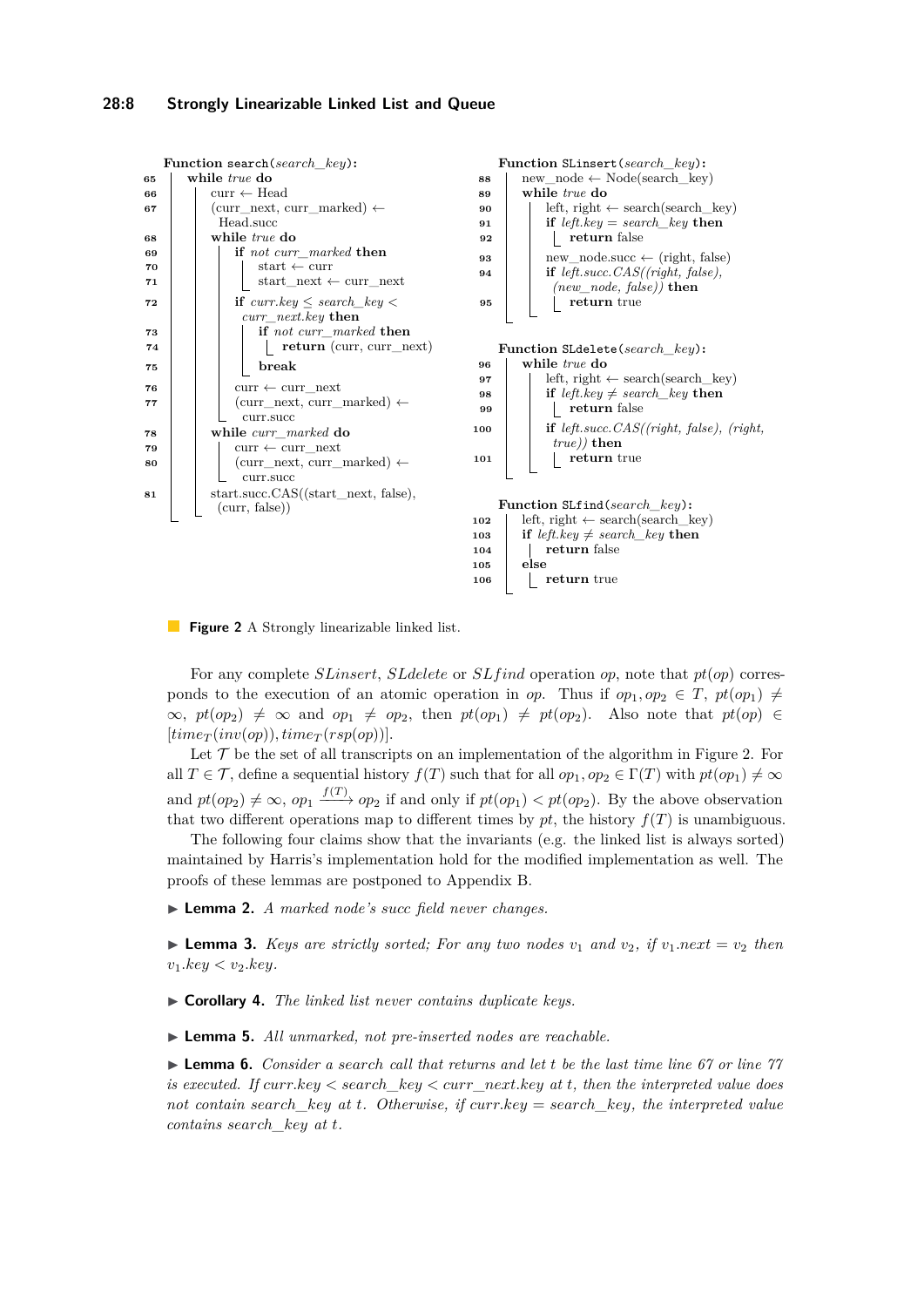**Proof.** Since *search* returns, *curr*\_*marked* = *f alse* was read on time *t*. Suppose *curr.key < search*  $key < curr$  *next.key.* Since *curr* is unmarked at *t*, by Lemma 5, it is reachable and *curr*\_*next* is also reachable. To show a contradiction, suppose that *search*\_*key* is in the interpreted value at time *t*. Consider the sequence of nodes

 $v_1, \ldots, v_k, v_{k+1}, \ldots v_m$ 

where  $v_1 = Head$ ,  $v_k = curr$ ,  $v_{k+1} = curr\_next$ ,  $v_m = Tail$  and  $v_i.next = v_{i+1}$  for all *i*  $\leq m$ . The sequence contains all reachable nodes at time *t*, thus *i*  $\notin \{k, k + 1\}$  exists such that  $v_i \text{.} key = search\_key$ . However, if such an *i* existed then the linked list is not strictly sorted and Lemma 3 is violated.

Now suppose that  $curr(key = search \; key$ . Then the interpreted value at *t* contains *search key* since *curr* is unmarked.

<span id="page-8-0"></span> $\triangleright$  **Lemma 7.** *A SLfind*(*k*) *operations fails if and only if the interpreted value does not contain*  $k$  *at*  $pt(SLfind(k)).$ 

**Proof.** A *SLfind* fails if  $leftkey \neq search$  *key*, and we know that either *left.key* = *search*  $key$  or  $leftkey < search$   $key < right.key$ . Then at  $pt(SLfind(k))$  the interpreted value does not contain *k* by Lemma 6.

For the converse, *SLf ind* succeeds if *lef t.key* = *search*\_*key*. Similar to above, Lemma 6 implies that the interpreted value contains  $k$  at  $pt(SLfind(k)).$ 

<span id="page-8-3"></span> $\blacktriangleright$  **Lemma 8.** *A SLdelete*(*k*) = *op operation fails if and only if the interpreted value does not contain k at pt*(*op*)*.*

**Proof.** When *op* fails, by the same reasoning as in the proof of Lemma 7, the interpreted value does not contain *k* at *pt*(*op*).

Suppose *op* succeeds, meaning  $pt(op) = time_T(op_{100})$  $pt(op) = time_T(op_{100})$  $pt(op) = time_T(op_{100})$ , and the *CAS* on line [100](#page-7-8) succeeds. This implies that *left* is unmarked at  $time(op_{100})$  $time(op_{100})$  $time(op_{100})$ , therefore *left.key* is in the interpreted value at this time. Since  $left-key = k$ , the interpreted value contains  $k$ .

<span id="page-8-1"></span> $\blacktriangleright$  **Lemma 9.** An *SLinsert*( $k$ ) = *op operation fails if and only if the interpreted value contains k at pt*(*op*)*.*

**Proof.** When *op* fails, by the same reasoning as in the proof of Lemma 7, the interpreted value contains *k* at *pt*(*op*).

Suppose *op* succeeds, meaning  $pt(op) = time(op_{94})$  $pt(op) = time(op_{94})$  $pt(op) = time(op_{94})$ , and the *CAS* on line [94](#page-7-7) succeeds. This implies that  $left, left, scale\right)$  at  $time(op_{94})$  $time(op_{94})$  $time(op_{94})$ , therefore both  $left$  and *right* are reachable at this time. By Lemma 2 the interpreted value does not contain  $k$ .

<span id="page-8-2"></span>▶ **Lemma 10.** *The interpreted value contains k at time t if and only if there exists a successful insert*  $SLinear(k) = op_{in}$  *such that*  $pt(op_{in}) < t$  *and no successful delete*  $SLabelete(k) = op_{del}$ *exists such that*  $pt(op_{in}) < pt(op_{del}) < t$ *.* 

**Proof.** Suppose  $op_{in}$  with  $pt(op_{in}) < t$  exists such that no delete  $op_{del}$  exists with  $pt(op_{in}) <$  $pt(op_{del}) < t$ . By Lemma 5, the interpreted value contains *k* after  $pt(op_{in})$ . To show a contradiction, suppose that the interpreted value at *t* does not contain *k*. A node is not in the interpreted value if it is not reachable, or it is marked. However, only marked nodes are unreachable (when it is not pre-inserted), thus the node containing *k* must have been marked between  $pt(op_{in})$  and t. However, nodes are only ever marked when the  $CAS$  on line [100](#page-7-8) succeeds, with  $leftkey = k$ . Such a successful *CAS* corresponds to a  $op_{del}$  operation with  $pt(op_{in}) < pt(op_{del}) < t$ , yielding a contradiction.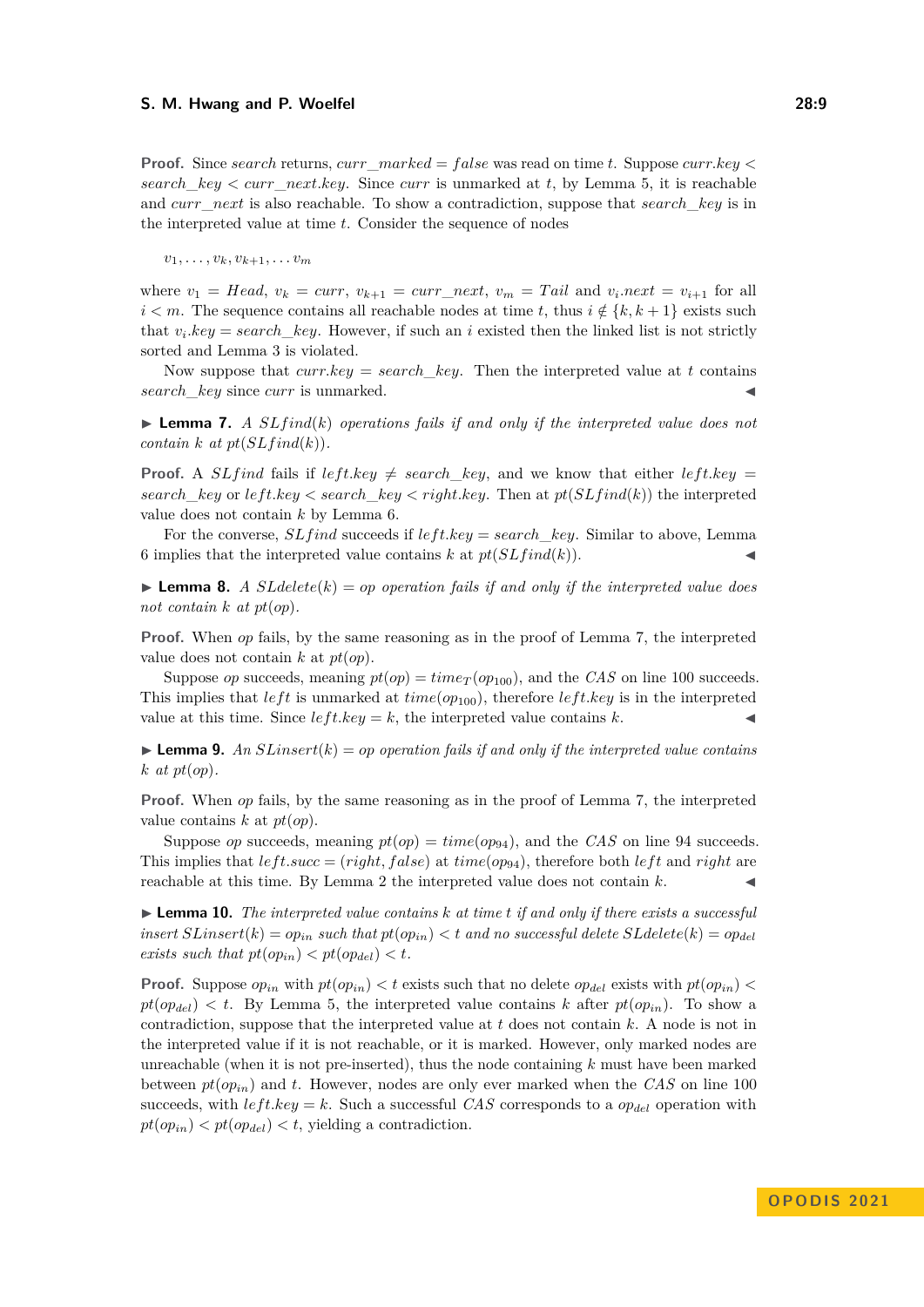## **28:10 Strongly Linearizable Linked List and Queue**

To show the converse, first suppose that no successful  $SLinear(k) = op_{in}$  operation exists such that  $pt(op_{in}) < t$  in *T*. It is clear that the interpreted value does not contain *k* at *t* by parsing the code; the only method which initializes a new node with *search*\_*key* is *SLinsert*, and only a successful *CAS* on line [94](#page-7-7) will make the node reachable. Now suppose that there exists a successful  $op_{del}$  such that  $pt(op_{in}) < pt(op_{del}) < t$  for any successful *SLinsert*(*k*) operation  $op_{in}$ . At  $pt(op_{del})$ , a reachable, unmarked node with key *k* is marked. There is only one such node at *pt*(*opdel*) by *Corollary 4*. To show a contradiction, suppose that at *t*, the interpreted value contains *k*; a reachable, unmarked node with key *k* exists. The interpreted value does not contain *k* immediately after *pt*(*opdel*), thus a new node was inserted by a successful *CAS* in *SLinsert* in (*pt*(*opdel*)*, t*). However, such a *CAS* corresponds to a successful *SLinsert* operation with *search\_key* =  $k$ .

 $\triangleright$  **Theorem 11.** The linked list implementation in Figure [2](#page-7-0) is strongly linearizable; f is a *linearization function for O, and f is prefix preserving.*

**Proof.** For an operation *op* on *O*, Lemmas [7,](#page-8-0) [8](#page-8-3) and [9](#page-8-1) show that *op* responds in a way that is consistent with the interpreted value of *O* at  $pt(op)$ . By Lemma [10,](#page-8-2) at any  $pt(op)$ , the interpreted value contains *k* if and only if a successful *SLinsert*(*k*) linearized before  $pt(op)$ with no successful  $SLdelete(k)$  that linearized between  $pt(op)$  and the insert. Therefore,  $f(T)$  is a linearization of the interpreted history  $\Gamma(T)$ .

Consider step *t* of *T* and operation  $op \in \Gamma(T)$  where  $pt(op) = t$ . Then

- **1.** operation *op* is a successful *SLinsert* operation and *t* is when a successful *CAS* on line [94](#page-7-7) is executed
- **2.** operation *op* is a successful *SLdelete* operation and *t* is when a successful *CAS* on line [100](#page-7-8) is executed
- **3.** operation *op* is either a *SLf ind* operation, a failed *SLinsert* operation, or a failed *SLdelete* operation and *t* is when *op* last executes line [67](#page-7-2) or line [77.](#page-7-3) It is completely determined by step *t* whether *t* is the last execution of line [67](#page-7-2) or line [77;](#page-7-3) all values used in the exit condition of *search* on lines [72](#page-7-4) and [73](#page-7-5) are known by *t*. Furthermore, the values used in the exit conditions for a failed *SLinsert* (line [98\)](#page-7-9) and a failed *SLdelete* (line [91\)](#page-7-10) are known by *t*.

At step *t* it is determined what operation *op* satisfies  $pt(op) = t$ . Therefore, if *S* is a prefix of *T*, then  $f(S)$  is a prefix of  $f(T)$ .

We prove that the algorithm in Figure [2](#page-7-0) is lock-free. For any operation *op*, *op* finishes within a finite number of steps after  $pt(op)$ . Therefore, it suffices to show that if a process *p* takes infinitely many steps during a method call, then infinitely many operations have linearized.

The *succ* field of a reachable node is only changed by a *CAS* operation. We will call such successful *CAS* operations an *update* to the linked list. Note that the *CAS* in *search* may succeed, but if *start*\_*next* = *curr* then *start.succ* does not change and this is not an update. A successful *CAS* in *search* is an update if marked nodes were made unreachable by the operation. Thus the number of updates by *search* is upperbounded by the number of marked nodes, i.e. the number of successful *SLdelete* that have linearized. A successful *SLinsert* does a single update, and unsuccessful *SLinsert* and *SLdelete* do not update the linked list.

▶ **Lemma 12.** *The search method is lock-free.*

We prove this lemma in Appendix [B.](#page-15-0)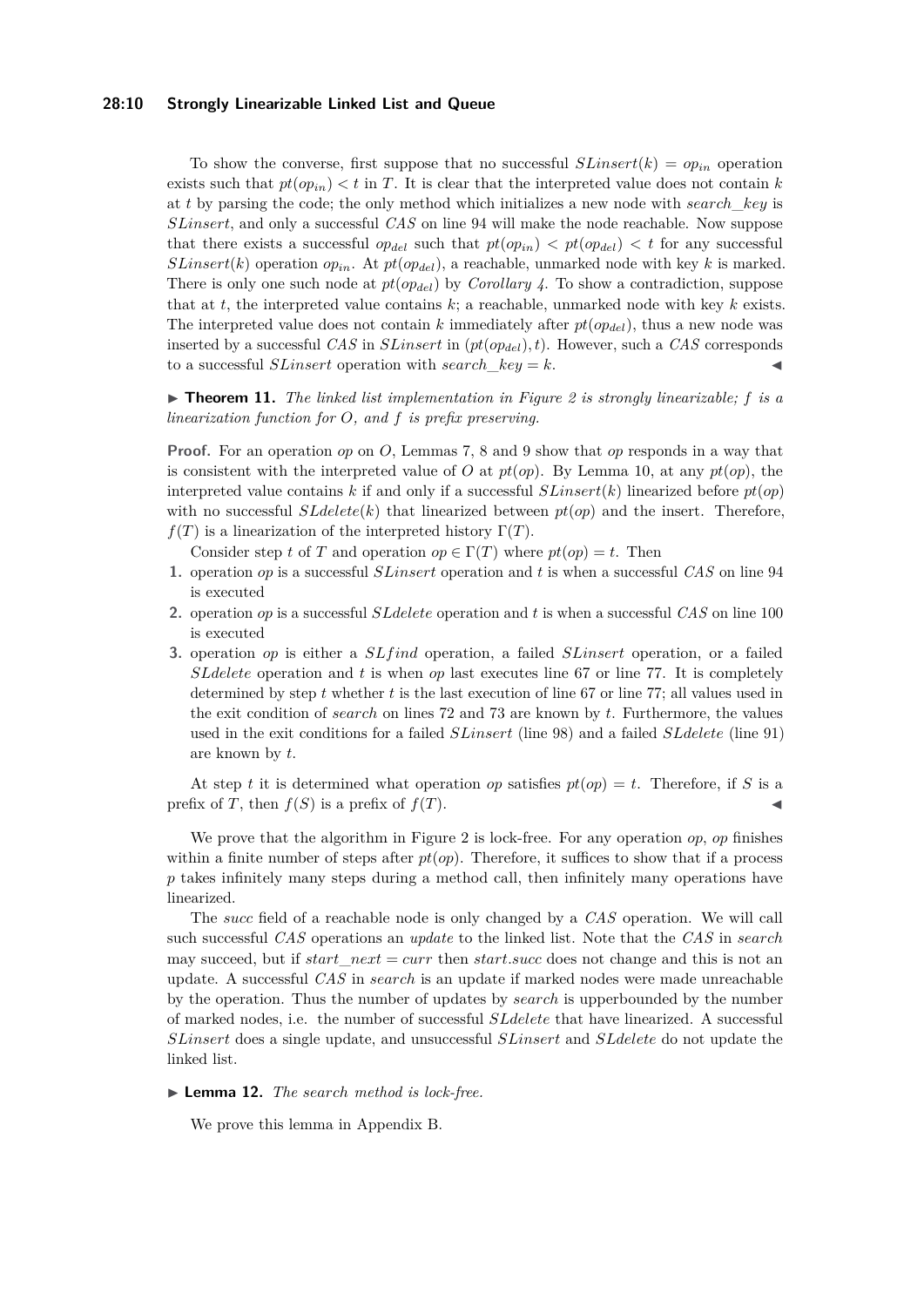▶ **Theorem 13.** *The linked list implementation in Figure [2](#page-7-0) is lock-free.*

**Proof.** It is clear that since *search* is lock-free by Lemma 12, *SLf ind* is lock-free.

Without loss of generality, consider a *SLdelete* execution that lasts at least *k* iterations (of the loop in *SLdelete*). For every iteration,  $leftkey \neq search$  *key* and the *CAS* in *SLdelete* must have failed. However  $left.insert$ ,  $left, false\right)$  when last read in *search*. Thus an update occurred between when *left.succ* was read and *CAS* failed. Then at least *k/*2 successful *SLinsert* or *SLdelete* have linearized. This implies that if infinitely many steps are taken by a process executing *SLdelete*, then infinitely many successful *SLinsert* or *SLdelete* have linearized.

# <span id="page-10-0"></span>**5 Michael and Scott's queue is not strongly linearizable**

Michael and Scott's queue [\[11\]](#page-14-9) is a linked list based algorithm. The node object consists of two fields; *value* and *next*, where *next* is a pair containing a node (the next node in the linked list) and a sequence number. The *value* contains the element that was enqueued, and the *next* field is a *CAS* object. The queue maintains *Head* and *T ail CAS* objects which are both initialized to  $(v_{dummy}, 0)$ , where  $v_{dummy}$  is a dummy node. The sequence numbers are present to prevent the ABA problem, but for brevity we will commonly refer to *Head*, *T ail* and the *next* field as if they refer to nodes, instead of a node-sequence number pair.

At a high level, enqueued elements are appended to the *T ail*, and the *Head* is set to *Head.next* to dequeue elements. The *Head* refers to the last element that was dequeued (hence the dummy node) to simplify cases when the queue is empty. The queue also prevents *T ail* from lagging behind *Head*. This ensures that freeing a dequeued node (by the call to *free* on line [130\)](#page-11-0) does not corrupt the data structure.

The linearization point of *enqueue* is when a new node is successfully appended to the list (at *CAS* success on line [113\)](#page-11-1). For a successful *dequeue*, it is when *Head* changes to *Head.next* (line [129\)](#page-11-2); for a failed *dequeue* it is when *null* was found when reading *start.next* (line [121\)](#page-11-3).

The linearization points for *enqueue* and successful *dequeue* are already strong linearization points; similar to successful *insert* and *delete* for Harris's implementation, they correspond to to a successful *CAS*, after which the methods return. However, the linearization point of a failed *dequeue* operation is not a strong linearization point. If *Head* was changed between the execution of line [121](#page-11-3) (the linearization point) and line [122,](#page-11-4) then the *dequeue* restarts and may no longer fail. Similar to a failed *delete* in Harris's linked list, events after the linearization point can change the response of the operation. We have only examined one particular linearization point for a failed *dequeue*, but this observation can be extended to prove that the implementation is not strongly linearizable similar to the proof of Lemma [1.](#page-4-0) We postpone the proof the next lemma to Appendix [C.](#page-17-0)

▶ **Lemma 14.** *Michael and Scott's queue (Figure [3\)](#page-11-5) is not strongly linearizable.*

# <span id="page-10-1"></span>**6 A strongly linearizable queue**

As previously stated, Michael and Scott's queue is not strongly linearizable only because the linearization point for a failed *dequeue* is not strongly linearizable. The problem was that because of the condition on line [122,](#page-11-4) events after the linearization point could change the response of a failed *dequeue* operation.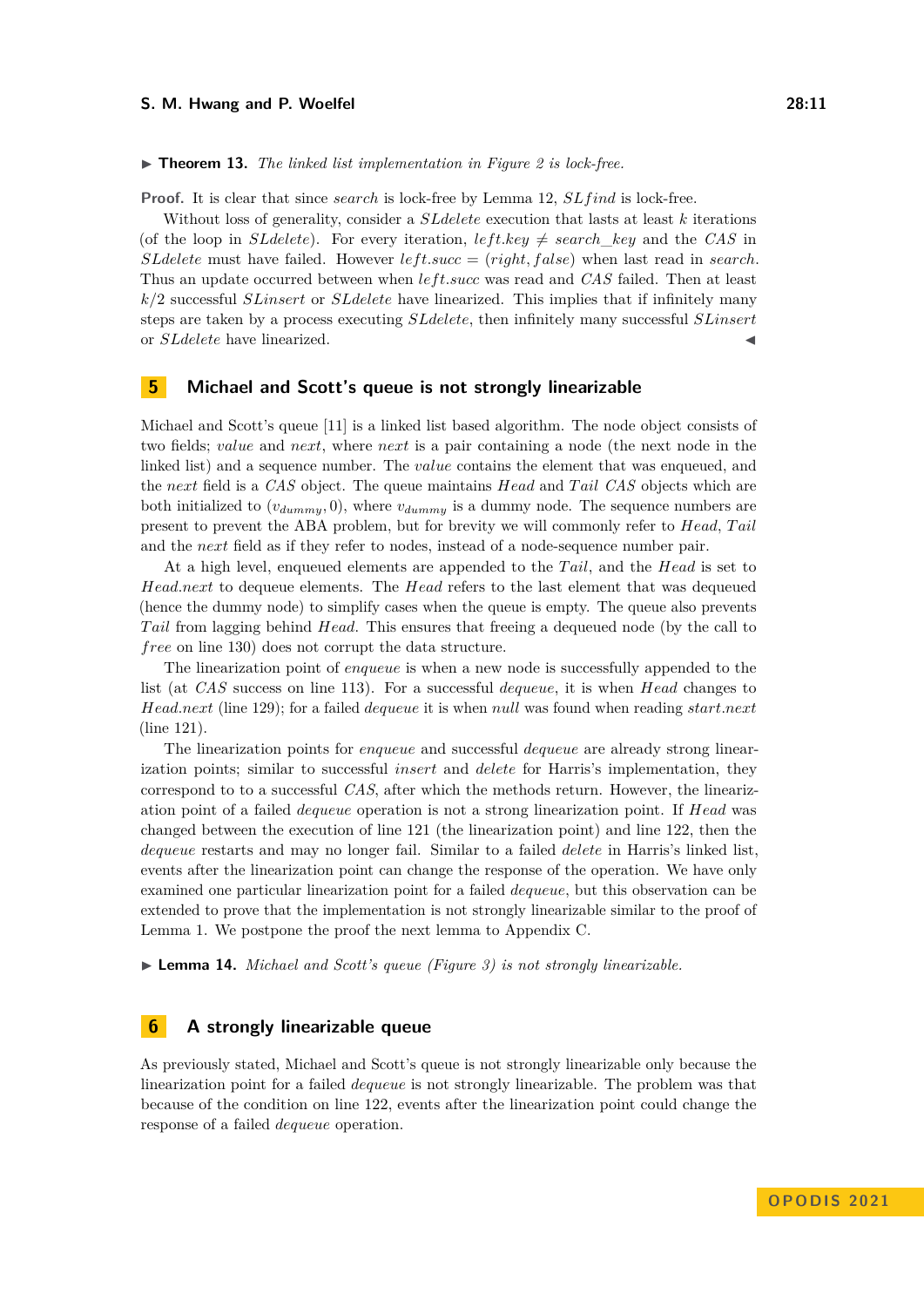## **28:12 Strongly Linearizable Linked List and Queue**

<span id="page-11-14"></span><span id="page-11-13"></span><span id="page-11-5"></span><span id="page-11-3"></span><span id="page-11-1"></span>

<span id="page-11-18"></span><span id="page-11-16"></span><span id="page-11-15"></span><span id="page-11-4"></span><span id="page-11-2"></span><span id="page-11-0"></span>**Figure 3** Michael and Scott's lock-free queue.

A simple modification that will yield a strong linearizable queue is to remove the condition on line [122.](#page-11-4) The linearization point remains the same; it is when *null* is read on line [121.](#page-11-3) Intuitively, if *null* is read then *start* refers to the last node, and so should *Head* and *T ail* (thus  $start = end$ ). This means that the method commits to failing exactly when *null* is read, and at this point the queue is empty (recall that *Head* points to the last element dequeued). Not checking whether *Head* changed since its last read (line [122\)](#page-11-4) will not corrupt the queue since if *Head* changed, the *CAS* on line [129](#page-11-2) will fail. In our proof that the algorithm in Figure [4](#page-11-6) is strongly linearizable, we disregard line [157](#page-11-7) (the *free* function call). Thus, if the method exits on line [158,](#page-11-8) the *CAS* on line [156](#page-11-9) is the last shared memory operation. Calling *free* does not affect strong linearizability. For the proofs below, we assume that no ABAs occur due to our use of sequence numbers. Let *T* be a transcript containing operations on *O*, an implementation of the queue. We define whether a node is reachable identically as with the linked list; a node is reachable at time *t* if it can be obtained by traversing the

```
Function dequeue():
146 while true do
147 \vert (start, startc) \leftarrow Head
148 \vert (end, endc) \leftarrow Tail
149 (next, nextc) \leftarrow start.next
150 if start = end then
151 if next = null then
152 return false
153 Tail.CAS((end, endc), (next, endc+1))
154 else
155 \vert \vert value \leftarrow next.value
156 if Head.CAS((start, startc), (next, startc+1)) then
157 free(start) free(start) free(start) f f f f f f f f f f f f f f f f f f f f f f f f f f f f f
158 return true
```
## <span id="page-11-9"></span><span id="page-11-8"></span><span id="page-11-7"></span>**Figure 4** Dequeue operation of a strongly linearizable lock-free queue.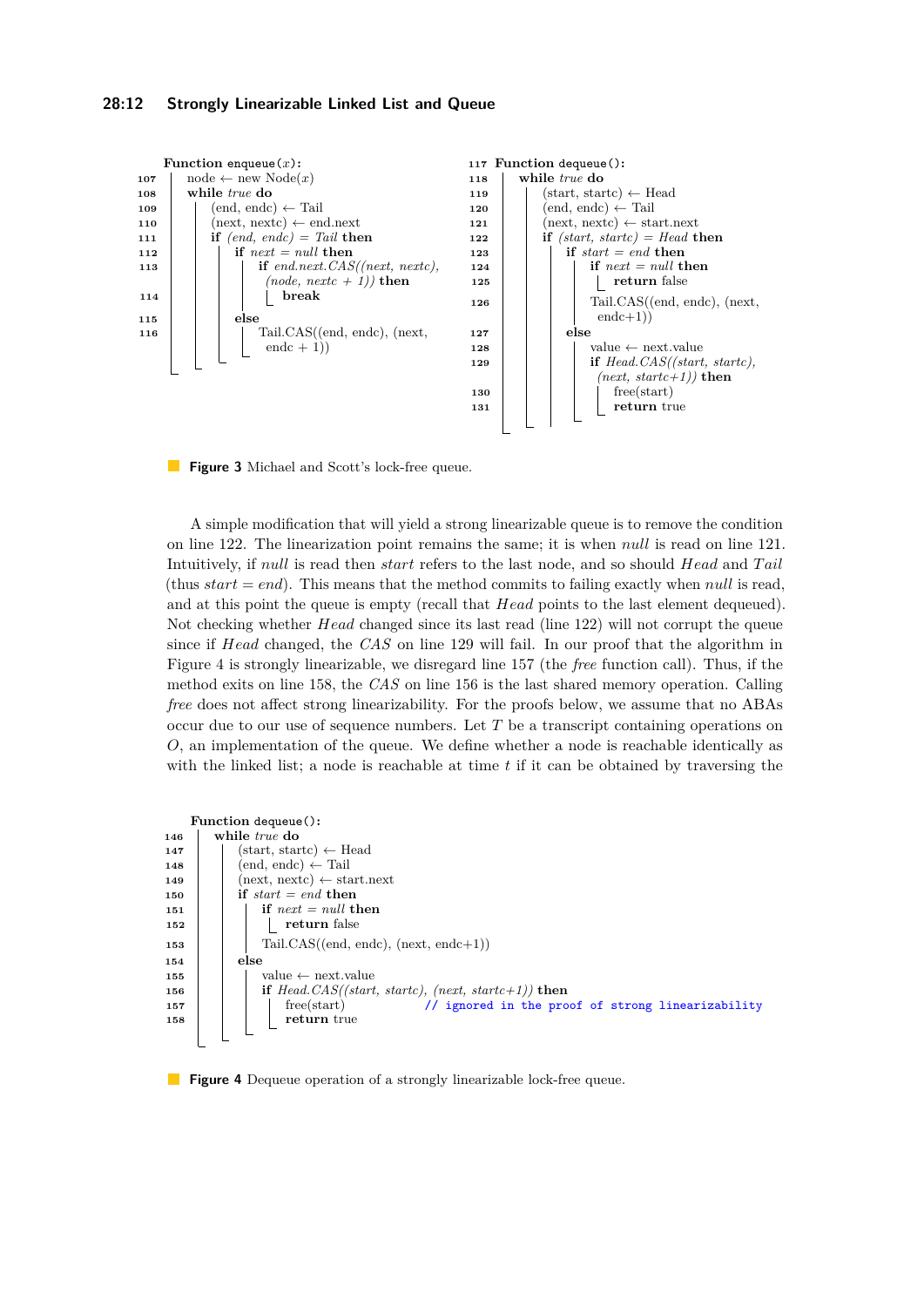sequence of nodes from *Head* (let no node be reachable if *Head* = *null*). We say that *Head* (or *Tail*) is *incremented* if  $Head = (v, \_)$  is changed to  $(v.next, \_)$ , where *v* is a node, and  $v.next \neq null$ . Suppose at time *t*, we have the following sequence of nodes

 $v_1, \ldots, v_k$ 

where  $Head = v_1, v_{i-1}$ *.next* =  $v_i$  for  $i \in \{2, ..., k\}$  and  $v_k.next = null$ . The sequence is well defined if  $Head \neq null$ , (guaranteed by Lemma [16\)](#page-12-0). We define the interpreted value of *O* at time *t* as the following sequence of numbers:

 $v_2.value, \ldots, v_k.value.$ 

Once again, we assume without loss of generality an operation *op* responds at its last shared memory operation.

The linearization function  $pt(op)$  for an operation  $op$  in  $T$  on an implementation of the queue in Figure [4](#page-11-6) (with *enqueue* from Figure [3](#page-11-5) is defined as follows:

- **1.** If *op* is an *enqueue* operation, then *pt*(*op*) is the time at which the *CAS* on line [113](#page-11-1) succeeds.
- **2.** If *op* is a *dequeue* operation, then *pt*(*op*) is the first time at which *null* is read on line [149](#page-11-10) or the *CAS* on line [156](#page-11-9) succeeds.

**3.** Otherwise, *op* did not perform its last shared memory step and  $pt($ *op* $) = \infty$ .

Let  $\mathcal T$  be the set of all transcripts on an implementation of the queue in Figure [4.](#page-11-6) For all  $T \in \mathcal{T}$ , we define a sequential history  $f(T)$  that orders operations according to pt, and excludes all operations *op* with  $pt(op) = \infty$ . That is, for  $pt(op_1) \neq \infty$  and  $pt(op_2) \neq \infty$ ,  $op_1, op_2 \in T$ ,  $op_1 \xrightarrow{f(T)} op_2$  if and only if  $pt(op_1) < pt(op_2)$ . Again,  $f(T)$  is unambiguous since for every operation  $op \in \Gamma(T)$  such that  $pt(op) \neq \infty$ , the step of *T* at  $pt(op)$  is performed by *op*.

The following two lemmas describe invariants of the queue which are used to argue strong linearizability. Their proofs can be found in Appendix [D.](#page-18-0)

- <span id="page-12-1"></span>▶ **Lemma 15.** *T ail is always reachable.*
- <span id="page-12-0"></span>▶ **Lemma 16.** *Head is never null, and is only ever incremented.*

<span id="page-12-3"></span> $\blacktriangleright$  **Lemma 17.** *Suppose the interpreted value of the queue is*  $(x_1, \ldots, x_k)$  *at a CAS call on line [113.](#page-11-1) Let t be the time at which this CAS call occurs. If the CAS call succeeds, then the interpreted value immediately after*  $t$  *is*  $(x_1, \ldots, x_k, value)$ *, where value is the argument of enqueue.*

**Proof.** Suppose the *CAS* operation on line [113](#page-11-1) succeeds, meaning *end.next* = *null* at *t*. By Corollary [23,](#page-18-1) *T ail.next* is also *null* when it was assigned to *end*. Since *T ail* is only ever incremented, and *T ail.next* = *null* up until the *CAS* operation, *T ail* and *end* refer to the same node at *t*. By Lemma [15](#page-12-1) *end* is a reachable node. Since *end.next* = *null*, *end* is the last reachable node by Observation [24.](#page-18-2) Thus the interpreted value immediately after *t* is  $(x_1, \ldots, x_k, value).$ 

<span id="page-12-2"></span> $\triangleright$  **Lemma 18.** *Suppose that at time t, start.next* = *null is read on line* [121.](#page-11-3) Then the *interpreted value of the queue at t is empty.*

<span id="page-12-4"></span>**Proof.** This follows immediately from Lemma [16](#page-12-0) and Corollary [23;](#page-18-1) since *start.next* = *null* and *Head* is only ever incremented, *Head* cannot have changed between when it was assigned to *start* and when *start.next* was read.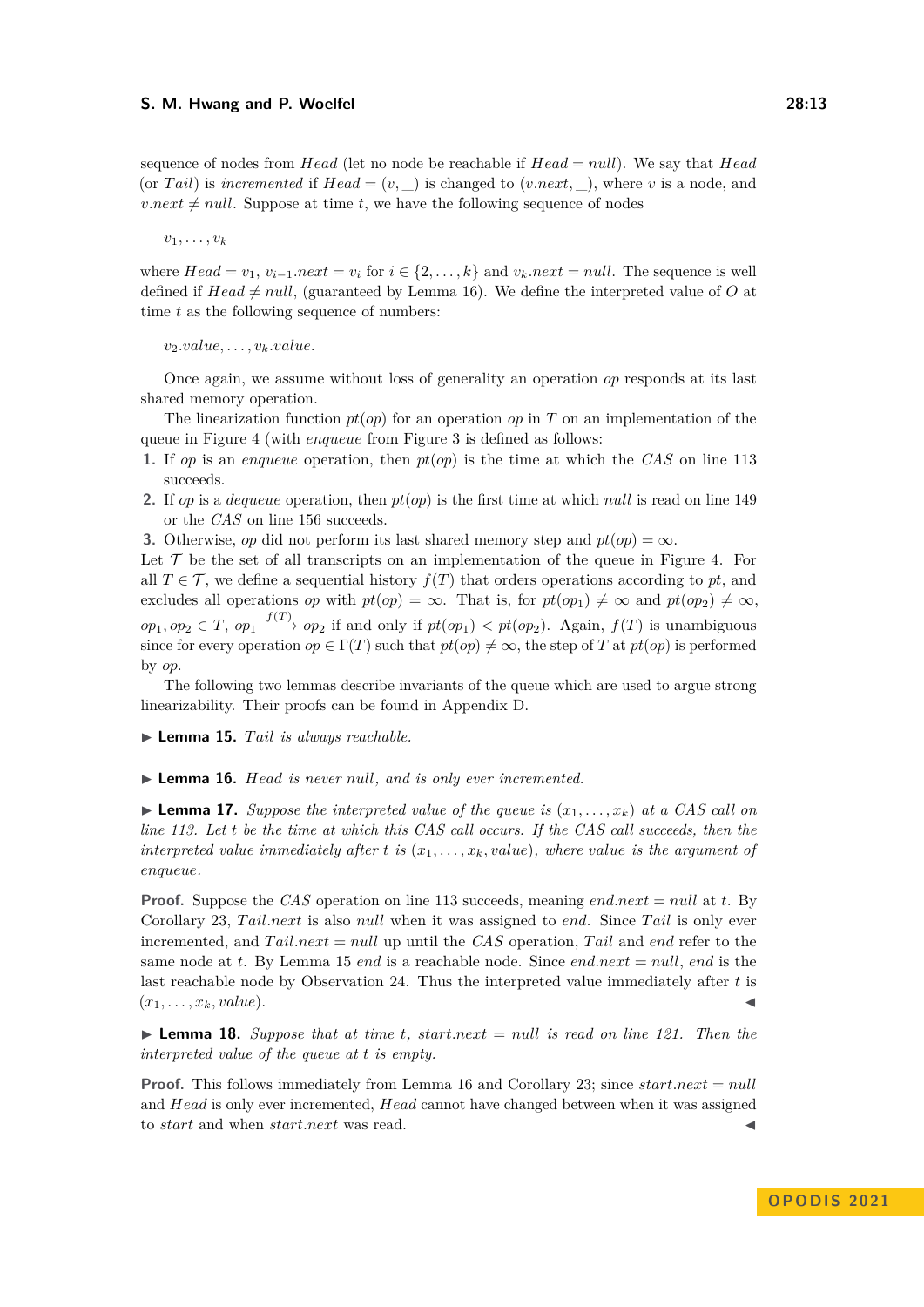## **28:14 Strongly Linearizable Linked List and Queue**

 $\blacktriangleright$  **Lemma 19.** If start.next = null was read on line [149](#page-11-10) then start = end.

**Proof.** As seen in the proof of Lemma [18,](#page-12-2) *Head* and *start* reference the same node when *start.next* = *null* was read. Since *T ail* is always reachable (Lemma [15\)](#page-12-1) and *Head* references the last reachable node, *T ail* references the same node as *Head* during the execution of lines [147](#page-11-11) and [148.](#page-11-12) Thus when *T ail* is read on line [148,](#page-11-12) it references the same node as *start*.

<span id="page-13-0"></span> $\blacktriangleright$  **Lemma 20.** *Suppose at time t the interpreted value of the queue is*  $(x_1, \ldots, x_k)$ *, and a successful CAS on line [156](#page-11-9) is executed. Then immediately after time t, the interpreted value of the queue is*  $x_2, \ldots, x_k$ *.* 

**Proof.** By Lemma [16,](#page-12-0) upon *CAS* success the *Head* changes to *head.next*.

▶ **Theorem 21.** *The queue in Figure [3](#page-11-5) but with the dequeue function from Figure [4](#page-11-6) is strongly linearizable and lock-free.*

**Proof.** Michael and Scott showed that their queue (in particular *enqueue*) is lock-free [\[11\]](#page-14-9). The only method that was changed is *dequeue*, and the only change was the removal of a condition which could have caused another iteration of the loop. Thus *dequeue* is still lock-free.

We now show that the queue is strongly linearizable. For an *enqueue* and a successful *dequeue* on *O*, Lemmas [17](#page-12-3) and [20](#page-13-0) ensure that both operations modify the interpreted value appropriately at their linearization points. Lemma [18](#page-12-2) guarantees that for a failed *dequeue*, the interpreted value is empty at its linearization point. Thus,  $f(T)$  is a linearization of the interpreted history  $\Gamma(T)$ .

Consider a step *t* of *T* and an operation  $op \in \Gamma(T)$  where  $pt(op) = t$ . Then

- **1.** operation *op* is an *enqueue* operation and *t* is when a successful *CAS* on line [113](#page-11-1) is executed
- **2.** operation *op* is a *dequeue* operation and *t* is when a successful *CAS* on line [156](#page-11-9) is executed
- **3.** operation *op* is a *dequeue* operation and *t* is when *null* is read on line [149.](#page-11-10) Notice that by Lemma [19,](#page-12-4) reading *null* guarantees that *op* will fail.

At step *t* it is determined what operation *op* satisfies  $pt(op) = t$ . Therefore, if *S* is a prefix of *T*, then  $f(S)$  is a prefix of  $f(T)$ .

# **7 Discussion**

We proved that Harris's linked list and Michael and Scott's queue, two well-known lock-free data structures, are not strongly linearizable. We have carefully analyzed where the strong linearizability breaks, and gave modifications to derive strongly linearizable variants.

An observation we made on the original data structures is that an operation exists such that the response of the operation was not determined by the time of its linearization point. Using this observation, we constructed transcripts where events after an operation's linearization point changed the linearization order of the past. It is currently unknown whether such observations directly imply that a data structure is not strongly linearizable.

Simple modifications addressing these operations were given but the proofs of strong linearizability were non-trivial. The minor changes required gives hope for future work on deriving strongly linearizable data structures.

We hope that our insights can be used to develop techniques either for determining whether other linearizable implementations are strongly linearizable, or to derive strongly linearizable implementations from linearizable ones. For example, interpreted values have been used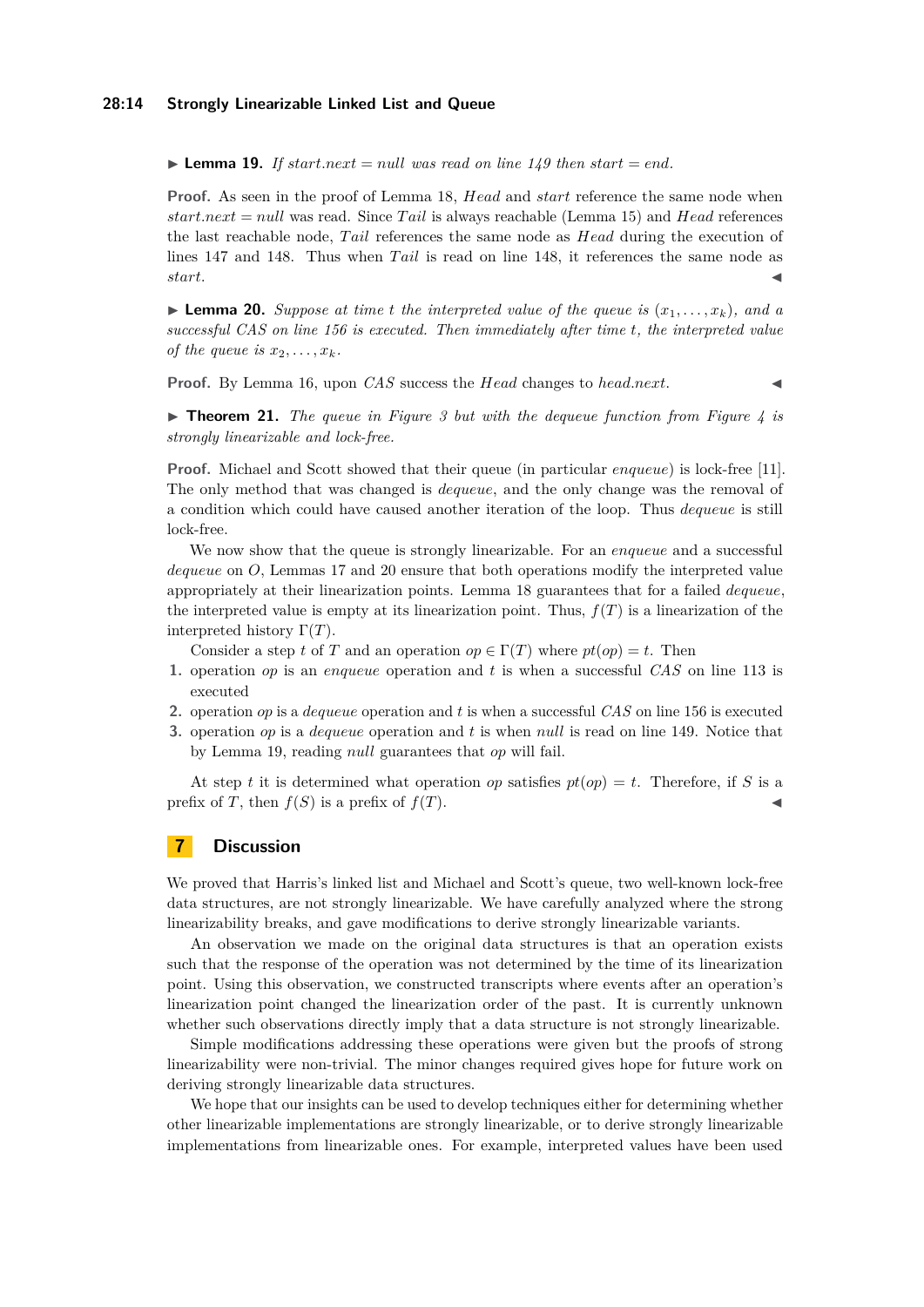to great effect in this paper and by others [\[4,](#page-14-10) [12\]](#page-14-4) in proving whether implementations are strongly linearizable, albeit in an ad-hoc manner. A future direction could be to formalize the concept of interpreted values, then develop techniques around it.

#### **References**

- <span id="page-14-11"></span>**1** H. Attiya, A. Castañeda, and D. Hendler. Nontrivial and universal helping for wait-free queues and stacks. *Journal of Parallel and Distributed Computing*, 121:1–14, 2018.
- <span id="page-14-3"></span>**2** O. Denysyuk and P. Woelfel. Wait-freedom is harder than lock-freedom under strong linearizability. In *International Symposium on Distributed Computing*, pages 60–74, 2015.
- <span id="page-14-5"></span>**3** M.J. Fischer, N.A. Lynch, and M. Paterson. Impossibility of distributed consensus with one faulty process. *Journal of the Association for Computing Machinery*, 32(2):374–382, 1985. [doi:db/journals/jacm/FischerLP85.html,10.1145/3149.214121](https://doi.org/db/journals/jacm/FischerLP85.html, 10.1145/3149.214121).
- <span id="page-14-10"></span>**4** G. Giakkoupis, M.J. Giv, and P. Woelfel. Efficient randomized DCAS. In *Proceedings of the 53rd Symposium on Theory of Computing*, pages 1221–1234. ACM, 2021.
- <span id="page-14-1"></span>**5** W. Golab, L. Higham, and P. Woelfel. Linearizable implementations do not suffice for randomized distributed computation. In *Proceedings of the 43rd Symposium on Theory of Computing*, pages 373–382, New York, NY, USA, 2011. Association for Computing Machinery.
- <span id="page-14-8"></span>**6** T.L. Harris. A pragmatic implementation of non-blocking linked-lists. In *Proceedings of the 15th International Conference on Distributed Computing*, pages 300–314, Berlin, Heidelberg, 2001. Springer-Verlag.
- <span id="page-14-2"></span>**7** M. Helmi, L. Higham, and P. Woelfel. Strongly linearizable implementations: possibilities and impossibilities. In *Proceedings of the 2012 ACM symposium on Principles of Distributed Computing*, pages 385–394, 2012.
- <span id="page-14-7"></span>**8** M.P. Herlihy. Wait-free synchronization. *ACM Trans. Program. Lang. Syst.*, 13(1):124–149, January 1991.
- <span id="page-14-0"></span>**9** M.P. Herlihy and J.M. Wing. Linearizability: A correctness condition for concurrent objects. *ACM Trans. Program. Lang. Syst.*, 12(3):463–492, July 1990.
- <span id="page-14-6"></span>**10** M. Loui and H. Abu-Amara. Memory requirements for agreement among unreliable asynchronous processes. *Advances in Computing research*, 4:163–183, 1987.
- <span id="page-14-9"></span>**11** M.M. Michael and M.L. Scott. Simple, fast, and practical non-blocking and blocking concurrent queue algorithms. In *Proceedings of the Fifteenth Annual ACM Symposium on Principles of Distributed Computing*, pages 267–275, New York, NY, USA, 1996. Association for Computing Machinery.
- <span id="page-14-4"></span>**12** S. Ovens and P. Woelfel. Strongly linearizable implementations of snapshots and other types. In *Proceedings of the 2019 ACM Symposium on Principles of Distributed Computing, PODC 2019*, pages 197–206. ACM, 2019.

# <span id="page-14-12"></span>**A Proofs of claims from Section 3**

▶ **Lemma 1.** *The linked list implementation by Harris (Figure [1\)](#page-5-3) is not strongly linearizable.*

**Proof.** We denote  $node_i$  as the node containing key *i*,  $in_p(x)$  as a transcript of an insert of key *x* by process *p* and  $del<sub>p</sub>(x)$  as a transcript of a delete of key *x* by *p*.

Consider the following transcripts for processes *p* and *q*:

 $S = in_p(3) \circ (del_q(2)$  to the first execution of line [15\)](#page-5-4)  $\circ in_p(2)$  $T_1 = S \circ del_p(3) \circ (del_q(2)$  from line [16](#page-5-5) to completion)  $T_2 = S \circ (del_q(2)$  from line [16](#page-5-5) to completion)

To show a contradiction, assume that the algorithm is strongly linearizable. Then there exists a strong linearization function *f* for  $\{S, T_1, T_2\}$ . In *S*, the insert of 3 happens before every other operation, thus  $in_p(3)$  is the first operation in  $f(S)$ . Either  $del_q(2)$  is ordered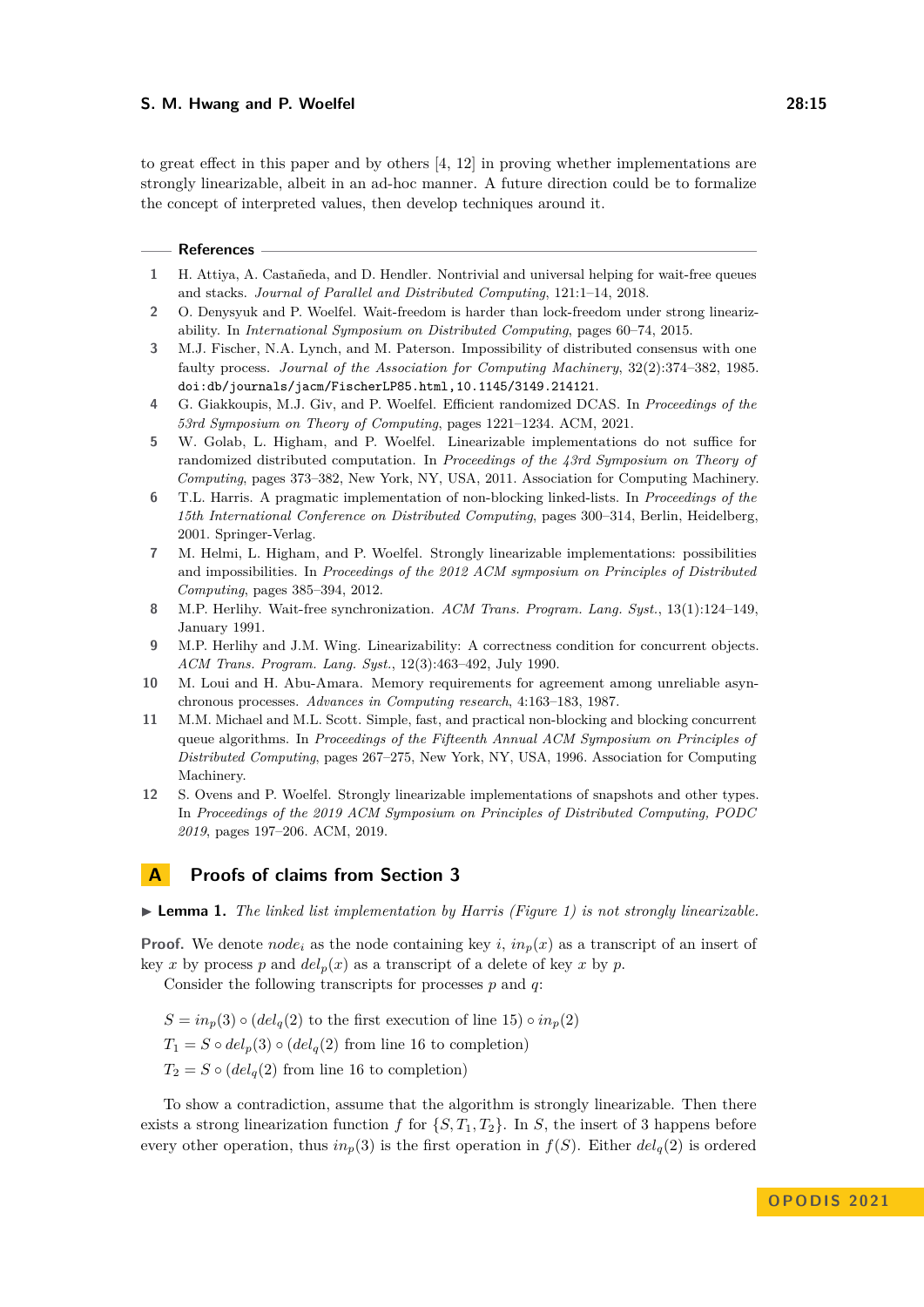## **28:16 Strongly Linearizable Linked List and Queue**

before  $in_p(2)$  in  $f(S)$ , or it is not. We consider both cases below. For  $del_q(2)$ , we can see from tracing the code that during its execution up to line [15,](#page-5-4) *node*<sup>3</sup> is assigned to *right*.

Suppose  $del_q(2)$  linearizes prior to  $in_p(2)$  in *S*. Then we have

$$
f(S) = in_p(3) \circ del_q(2) \circ in_p(2).
$$

In  $T_1$ , *p* completes  $del_p(3)$  before *q* finishes its *delete*. Note that while *p* executes  $del_p(3)$ , *q* takes no steps. By the post-conditions of *search*, *node*<sub>3</sub> is assigned to *right* on line [39](#page-5-6) of  $del<sub>p</sub>(3)$ . This *right* will fail the if condition on the next line. During the execution of *S*, no node is marked, and *right.next* does not change after its insertion. Thus, the if condition on line [44](#page-5-7) is satisfied during the execution of  $del_p(3)$ . For the same reason,  $del_p(3)$  will succeed its *CAS* call on line [45,](#page-5-2) and *node*<sub>3</sub> is marked. Therefore, when *q* resumes its execution of  $del_q(2)$ , *right* (*node*<sub>3</sub>) will be marked. The condition on line [15](#page-5-4) succeeds, and *q* restarts search.

From the post-conditions of *search*, line 56 of  $in_p(2)$  assigns *Tail* to *right*, which will fail the if condition on line 57. No shared memory operations have completed between *p*'s execution of lines 56 and 61, thus the *CAS* call on line 61 will succeed, and  $in_p(2)$  will succeed (return *true*). Therefore, when *q* executes another *search*, *right* =  $node_2$ , and the *CAS* will succeed on line 45, thus  $del_q(2)$  will succeed.

From our assumption that *f* is strongly linearizable, if  $del_q(2)$  linearizes before  $in_p(2)$  in *S*, then  $del_q(2)$  also linearizes before  $in_p(2)$  in  $T_1$ . We have,

$$
f(T_1) = in_p(3) \circ del_q(2) \circ in_p(2) \circ del_p(3).
$$

However, this sequential history is not valid since  $del_q(2)$  succeeds when no node in the linked list contains 2. This contradicts the assumption that  $del_q(2)$  linearizes before  $in_p(2)$ .

Now suppose that  $del_q(2)$  does not linearize before  $in_p(2)$  in *S*; either  $del_q(2)$  linearizes after  $in_n(2)$  in *S*, or it does not linearize in *S*. That is,

$$
f(S) = in_p(3) \circ in_p(2) \circ del_q(2) \text{ or } f(S) = in_p(3) \circ in_p(2).
$$

No *delete* operation occurs in  $T_2$  other than  $del_q(2)$ , thus when q continues  $del_q(2)$ , it fails the if condition on line [15](#page-5-4) and returns *node*<sub>3</sub> as *right*. The search key (2) and the key of *right\_node* (3) are different, and  $del_q(2)$  returns *f alse*.

From our assumption that *f* is strongly linearizable, if  $f(S) = in_p(3) \circ in_p(2) \circ del_q(2)$ , then  $f(T_2) = in_p(3) \circ in_p(2) \circ del_q(2)$ . Otherwise, since  $del_q(2)$  is complete in  $T_2$ ,  $del_q(2)$ linearizes in  $T_2$  but not in *S*. Since  $del_q(2)$  still linearizes after  $in_p(2)$  in  $T_2$ ,  $f(T_2)$  is the same as above. However, this sequential history is not in the sequential specification; a *delete* method fails when the key being deleted is in the linked list. This contradicts the assumption that  $del_q(2)$  does not linearize before  $in_p(2)$  in *S*.

Both cases contradict the assumption that  $f$  is a strong linearization function. Therefore, no strong linearization function can be defined over  $\{S, T_1, T_2\}$ , and Harris's linked list implementation is not strongly linearizable.

# <span id="page-15-0"></span>**B Proofs of claims from Section 4**

## ▶ **Lemma 2.** *A marked node's succ field never changes.*

**Proof.** A *succ* field is only changed by the three *CAS* operations and on line 94. It is clear that none of the three *CAS* operations will succeed if a node is marked. A node when constructed is by default unmarked, and when changed on line 94 it is left unmarked. Thus *new* node on line 94 is always unmarked when it changes.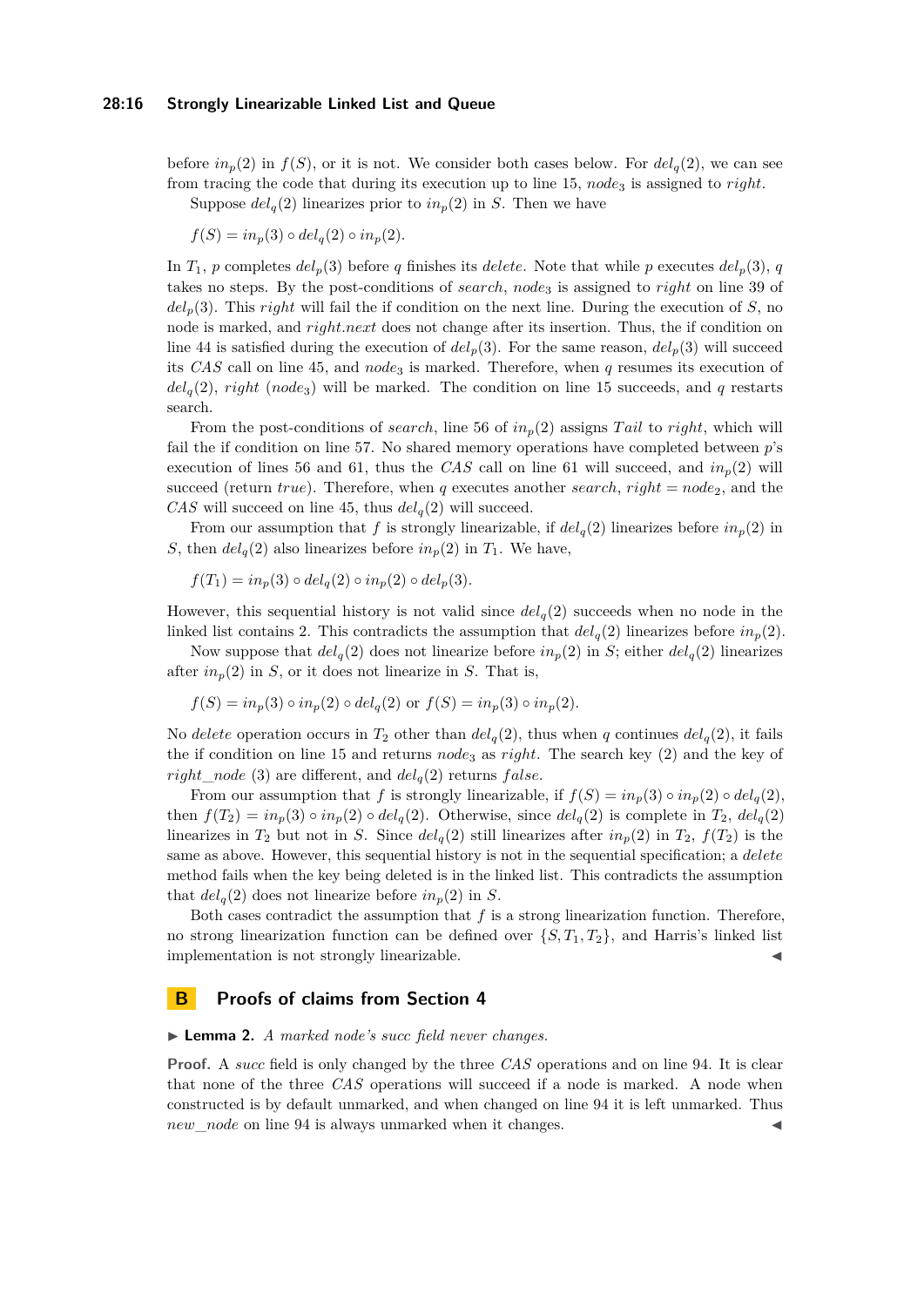**Proof.** Initially, there are only *Head* and *Tail* where *Head.key* < Tail.key, thus the lemma is true. The *next* field of a node is only ever altered on lines 94 and 95 in *SLinsert*, and on line 86 in *search*. We show that if the lemma is true before each of the listed operations, then it is true after the operation. For the lines corresponding to *CAS* operations, we assume that the call succeeds since otherwise no change takes place.

Consider an *SLinsert* operation. The *search* call return only if *lef t.key* ≤ *search*\_*key < right.key*. Line 94 is executed if  $leftkey \neq search$  *key*, thus  $leftkey < search$  *key < right.key.* Then we have that after line 94,  $new\_node.next = right$  and  $new\_node(key =$ *search*  $key < right.key$ . Furthermore, if the *CAS* on line 95 succeeds, *left.next* = *new*\_*node* and we have already established that *lef t.key < search*\_*key* = *new*\_*node.key*.

For the *CAS* in *search*, consider the sequence of nodes

 $v_1, v_2, \ldots, v_k$ 

where  $v_1 = start$ ,  $v_k = curr$  at the execution of the *CAS*, and  $v_{i+1}$  is  $v_i.next$  when it was read on line 67, 80 or 84. The sequence is well defined since *curr* is set to *curr*\_*next* after *curr.succ* is read. After the *CAS* succeeds, *start.next* = *curr*. Since we assume that the lemma is true before the *CAS* succeeds,  $v_1 \, key < v_k \, key$ , thus it is still maintained.  $\blacksquare$ 

▶ **Corollary 4.** *The linked list never contains duplicate keys.*

**Proof.** If it contained duplicate keys Lemma 3 is violated.

▶ **Lemma 5.** *All unmarked, not pre-inserted nodes are reachable.*

**Proof.** Reachability is only affected by the *CAS* on line 95, when a node is inserted, and on line 86, when *start.next* is changed to *curr*.

At the *CAS* success on line 95, *lef t* is unmarked, and is thus reachable. The *next* field of *lef t* is *new*\_*node*, hence *new*\_*node* is reachable. The node *right* is still reachable since *new*\_*node.next* = *right*. For the *CAS* in *search*, we want to show that no unmarked node exists "between" *start* and *curr* on line 86. Again consider the sequence of nodes

 $v_1, v_2, \ldots, v_k$ 

where  $start = v_1$ ,  $v_k = curr$  and  $v_{i+1}$  is the node seen when  $v_i.next$  is read. Note that for 1 *< i < k*,  $v_i$  was seen to be marked when  $v_{i-1}$ .next was read. Thus by Lemma 2, such  $v_i$ are marked at the execution of the *CAS*. We show that at the *CAS* execution,  $v_i.next = v_{i+1}$ for all 1 ≤ *i < k*, proving that all nodes "between" *start* and *curr* are all marked.

Note that  $start\_next = v_2$ ; when  $v_1$  was assigned to  $start$ ,  $curr\_next = v_2$  was assigned to *start*\_*next* (line [71\)](#page-7-11). At *CAS* execution, *start*\_*next* = *start.next* since it succeeds, so  $v_1.next = v_2$  at this time. For all other  $v_i$ ,  $v_i.next = v_{i+1}$  at the *CAS* success since after  $v_i.succ$  has been read (and was seen to be marked), it cannot change by Lemma 2.  $\blacktriangleleft$ 

## ▶ **Lemma 12.** *The search method is lock-free.*

**Proof.** Consider the first inner loop in *search*. After every iteration of the loop, *curr* advances down the linked list by one node. For every *search*\_*key*, *Head.key < search*\_*key < T ail.key*. The linked list is strictly sorted by their keys, and *T ail* is always reachable. Thus the exit condition on line [72](#page-7-4) is always met before *T ail* is assigned to *curr*. Consider an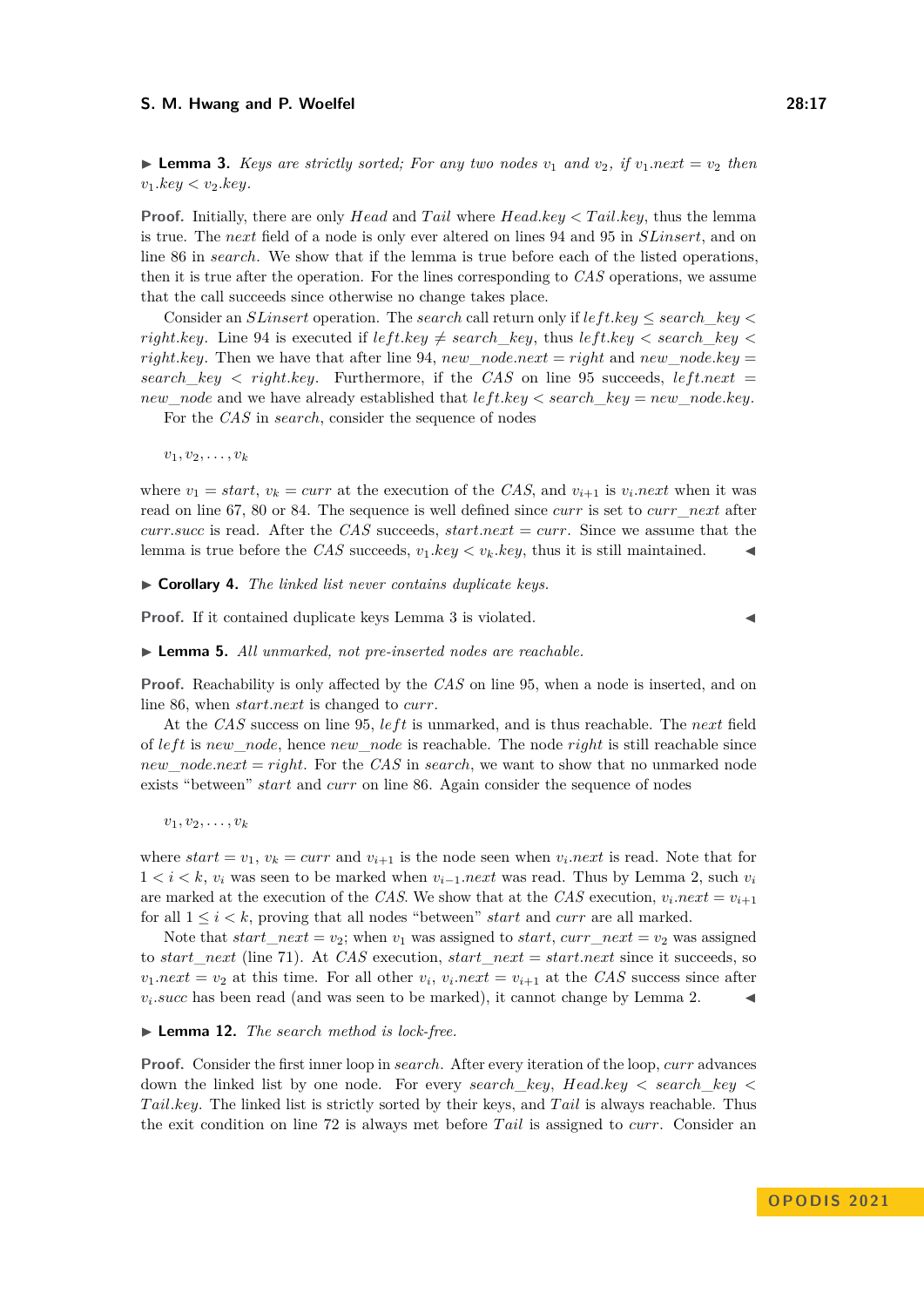## **28:18 Strongly Linearizable Linked List and Queue**

execution of the loop that lasts more than *k* iterations. At iteration *k*, the variable *curr* is not *T ail*, and *curr* has advanced down the linked list *k* times. Since initially the linked list consists only of *Head* and *T ail*, at least *k SLinsert* operations have linearized.

Now consider the second inner loop in *search*. After every iteration of the loop, *curr* advances down the linked list by one node. The *T ail* node is unmarked, thus by the time  $curr = Tail$ , the exit condition of the loop is met. By similar reasoning as above, if the loop execution lasts more than *k* iterations, then at least *k* successful *SLinsert* have linearized.

Finally, consider the outer loop execution that lasts at least  $k > 2$  iterations. For clarity, we denote the node assigned to variable x on iteration j as  $x_j$ . For an iteration  $i < k$ , suppose that the *CAS* on line [81](#page-7-12) 86 fails; *start.succ*  $\neq$  (*start\_next, false*). Then *start.succ* was modified by an update between the *CAS* execution and when *start.succ* was read on line [67](#page-7-2) or [77.](#page-7-3) Now suppose that the *CAS* succeeds. Observe that on line [81,](#page-7-12)  $start(key \leq search\_key < curr_i(key,$  and at this point *start* is unmarked and therefore reachable; no reachable node with key between *start.key* and *curr<sup>i</sup> .key* exists. However on iteration  $i + 1$ , when line [73](#page-7-5) is executed to exit from the first inner loop,  $curr_{i+1}$  is marked. One of the following updates must have occurred between the *CAS* on iteration *i* and when *curri*+1*.marked* was read:

**1.** *start<sup>i</sup>* was marked, or

**2.** A node *v* with  $start(key \geq vkey \leq search\; key$  was inserted.

Otherwise,  $curr_{i+j} = start_i$ ,  $start_i$  is unmarked and  $search\_key < curr\_next_{i+1}.key$ , meaning that *search* should return on iteration *i*. An update occurred for all cases, thus for *k* iterations of the outer loop, *k* updates occurred. For *k* updates, at least *k/*2 successful *SLinsert* or *SLdelete* operations have linearized. Then we have that if a process takes infinitely many steps (infinitely many iterations of any loop) while executing the *search* function, then infinitely many successful *SLinsert* or *SLdelete* operations have linearized. <

# <span id="page-17-0"></span>**C Proofs of claims from Section 5**

## ▶ **Lemma 14.** *Michael and Scott's queue (Figure [3\)](#page-11-5) is not strongly linearizable.*

**Proof.** Again, we denote  $node_i$  as a node containing value *i*. Similarly,  $deq_p$ () as a transcript of a *dequeue* operation by process p, and  $enq_p(x)$  as a transcript of a *enqueue* operation of value  $x$  by process  $p$ . For clarity, when tracing the execution of different processes, we denote variable *var* from *p*'s execution *varp*.

Consider the following transcripts for processes *p* and *q*:

- $S = (deq_p()$  to the first execution of line [121\)](#page-11-3)  $enq_q(1)$   $enq_q(2)$
- $T_1 = S \circ deq_q() \circ (deq_p()$  from line [122](#page-11-4) to completion)
- $T_2 = S \circ (deq_p()$  from line [122](#page-11-4) to completion )

To show a contradiction, suppose that the algorithm is strongly linearizable with a strong linearization function *f* over  $\{S, T_1, T_2\}$ . When we trace the execution outlined by *S*,  $v_{dummy}$ is assigned to *start<sup>p</sup>* and *endp*, and *null* is assigned to *next* (lines [119-](#page-11-13) [121\)](#page-11-3). In addition,  $enq_q(1)$  and  $enq_q(2)$  append their respective nodes to the linked list.

Now consider the rest of the execution in  $T_1$ . The  $deg_q()$  operation terminates successfully. *Head* is assigned to *start<sub>q</sub>* and *node*<sub>2</sub> is assigned to *end<sub>q</sub>* (thus *start<sub>q</sub>*  $\neq end_q$ ). *Head* never changed (*Head* =  $v_{dummy}$ ) thus the *CAS* on line [129](#page-11-2) succeeds. When  $deq_p()$  resumes its execution, it fails the condition on line [122](#page-11-4) (since *Head* was changed by  $deq_q()$ ) and restarts.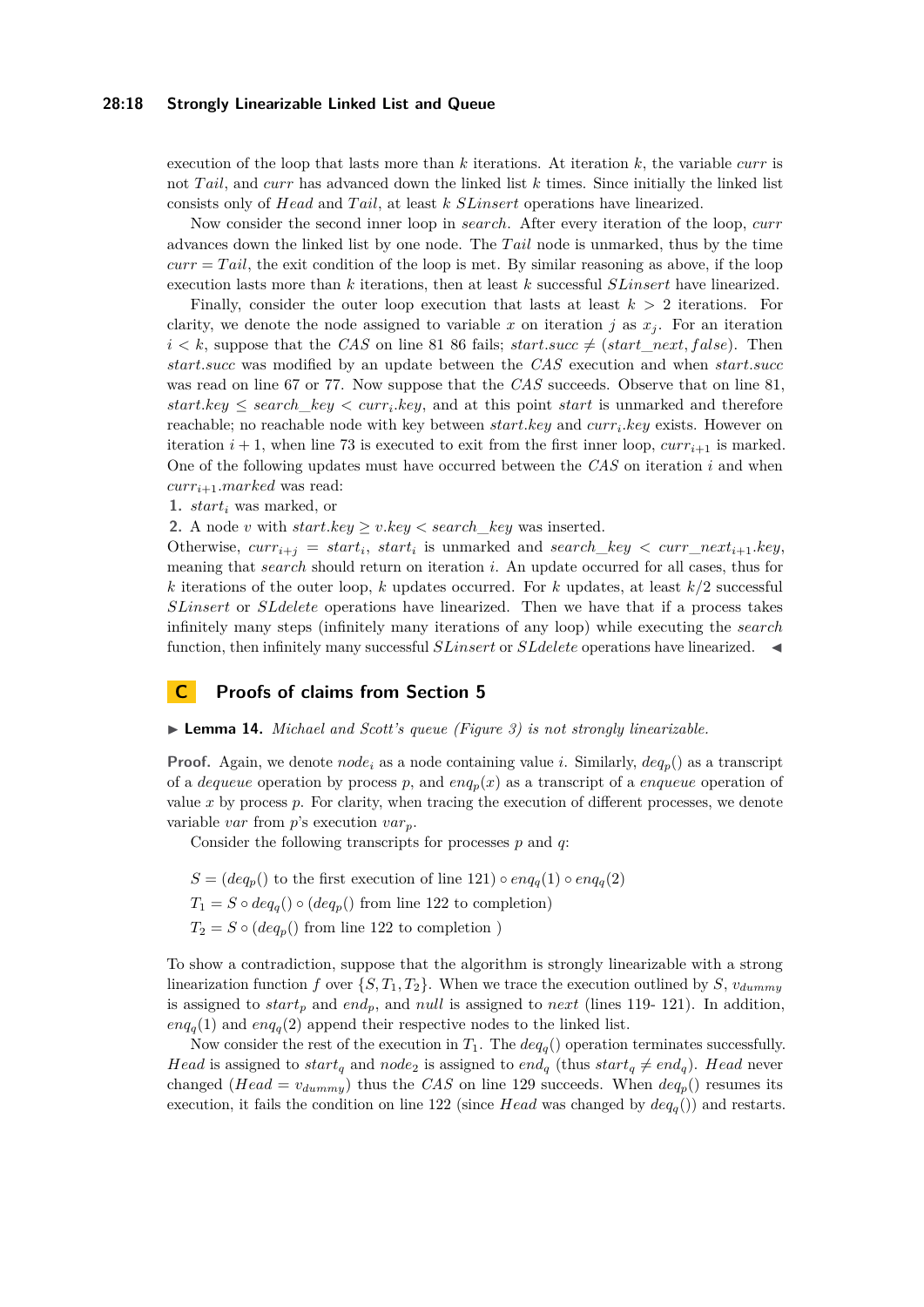During the next iteration of the loop, *Head* does not change, as *q* does not execute any operations. In addition,  $start_q = node_1$  and  $end_q = node_2$  are read on lines [119-](#page-11-13)[120.](#page-11-14) The

*CAS* on line [129](#page-11-2) is therefore reached, and succeeds to change *Head* to *node*2. For  $f(T_1)$  to be a linearization of  $T_1$ ,  $deq_p()$  cannot be ordered first. Otherwise, a *dequeue* operation succeeded (as we saw when tracing the execution) when no *enqueue* operation preceded before it. As *S* is a prefix of  $T_1$ , for  $f(S)$  to be prefix-preserving,  $f(S)$  also cannot start with  $deq_p$ ). Now, we consider the transcript  $T_2$ . Continuing from our tracing of *S*,  $start_p = v_{dummy}$  and  $next_p = null$ . *Head* has yet to change (is still  $v_{dummy}$ ), thus the condition on line [122](#page-11-4) passes. The next two if statements (line [123-](#page-11-15)[124\)](#page-11-16) is also satisfied, and the  $deq_p()$  fails.

In order to preserve validity,

 $f(T_2) = deg_p() \circ eng_q(1) \circ eng_q(2)$ .

Since  $f(S)$  is a prefix of  $f(T_2)$  (*S* is a prefix of  $T_2$ , and *f* is prefix-preserving, and *S* contains complete operations  $enq_q(1)$  and  $enq_q(2)$ ,

 $f(S) = deg_n() \circ eng_a(1) \circ eng_a(2)$ .

However  $f(S)$  cannot start with  $deq_p()$ , yielding a contradiction.

# <span id="page-18-0"></span>**D Proofs of claims from Section 6**

<span id="page-18-3"></span> $\triangleright$  **Observation 22.** For a node *v*, if *v.next*  $\neq$  *null*, then *v.next* does not change.

**Proof.** Initially, *v.next* = *null*. The *next* field of a node is only ever altered in *enqueue* by a *CAS* in line [113.](#page-11-1) Such a *CAS* only succeeds if *v.next* = *null*, and after the *CAS*,  $v.next \neq null.$ 

<span id="page-18-1"></span> $\triangleright$  **Corollary 23.** For a node *v*, if *v.next* = *null*, then *v.next* never changed since *v* was *constructed.*

**Proof.** Otherwise *v.next* was changed to a node *u* between *v*'s initialization and when  $v.next = null$ . However by Lemma [22](#page-18-3) *v.next* can never change back to *null*.

<span id="page-18-2"></span> $\triangleright$  **Observation 24.** *If node v is reachable and v.next* = *null, then v is the last reachable node.*

<span id="page-18-4"></span> $\triangleright$  **Lemma 25.** *Tail is only ever incremented; if Tail* = *node, then Tail only ever changes*  $to$  *node.next* where *node.next*  $\neq$  *null*.

**Proof.** *Tail* is only ever changed through *CAS* operations on lines [153](#page-11-17) and [116.](#page-11-18) We show that if such a *CAS* succeeds on either line, *T ail* is incremented.

For line [116,](#page-11-18) a successful *CAS* changes *T ail* from (*end, endc*) to (*next, endc* + 1), where  $next \neq null$  by the prior if condition. By Observation [22,](#page-18-3) at the time of *CAS* success,  $end.next = (next.next).$  Next, we show that  $end.next = (next.next)$  on line [153.](#page-11-17) We know that  $next \neq null$  since the if condition on line [151](#page-11-19) was not satisfied (otherwise the method call would not reach line [153\)](#page-11-17). By the if condition on line [150,](#page-11-20)  $start = end$ , meaning  $start.next = end.next = next$  at CAS success (line [153\)](#page-11-17) by Observation [22.](#page-18-3)

<span id="page-18-5"></span> $\triangleright$  **Observation 26.** *If Head changes from node v to node u, then v.next* = *u* when *Head was changed.*